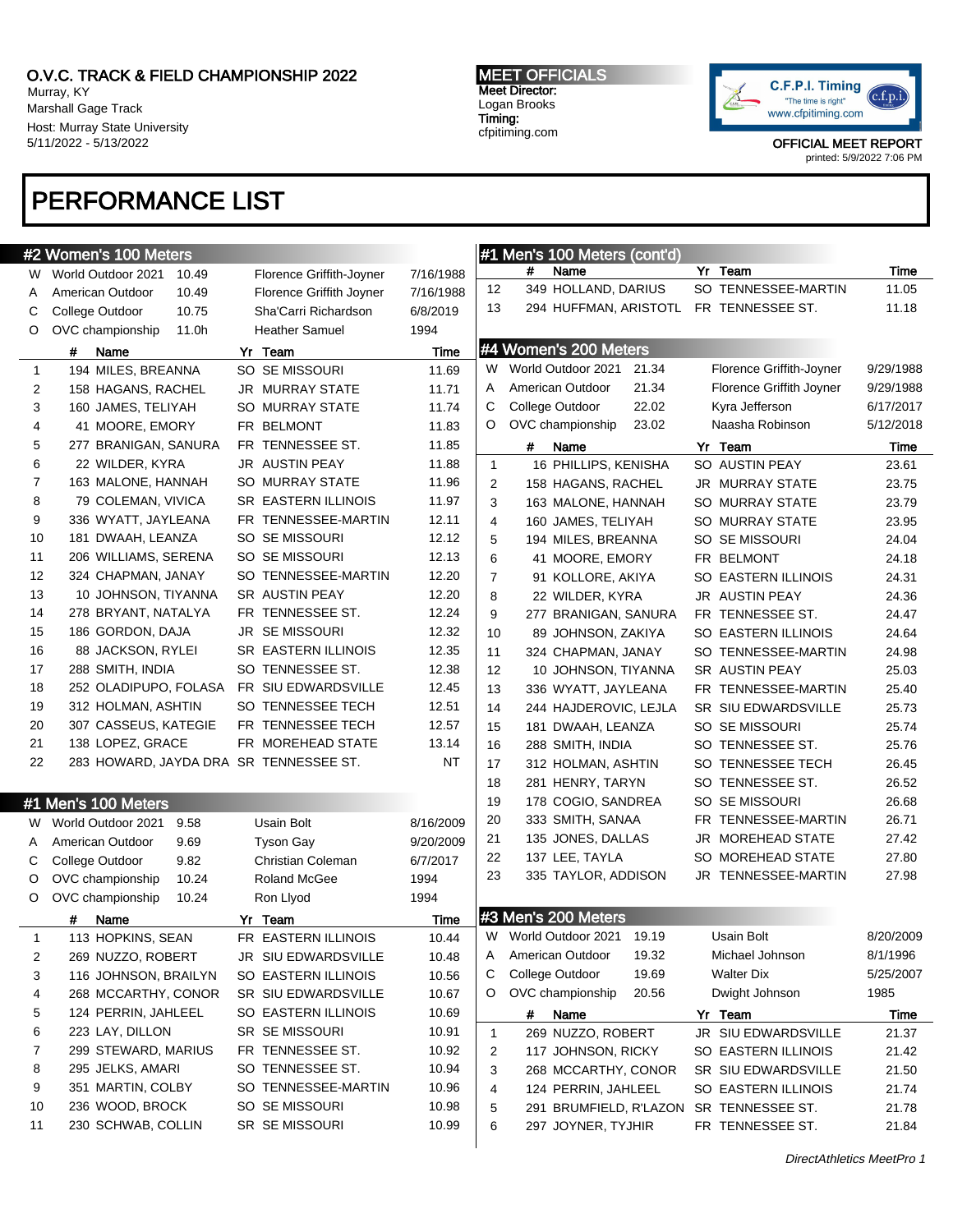Murray, KY Marshall Gage Track Host: Murray State University 5/11/2022 - 5/13/2022

#3 Men's 200 Meters (cont'd)

#6 Women's 400 Meters

# PERFORMANCE LIST

MEET OFFICIALS Meet Director: Logan Brooks Timing: cfpitiming.com

#5 Men's 400 Meters (cont'd)

#8 Women's 800 Meters



# Name Yr Team Time 5 337 ASKEW, JOHN COLLI SO TENNESSEE-MARTIN 49.47 6 296 JONES, MORGAN FR TENNESSEE ST. 49.82 7 108 CLAY, DAMIAN SO EASTERN ILLINOIS 49.94 8 72 SHEPPARD, ELIJAH SR BELMONT 60.11 9 342 CLUVER, MALUKE FR TENNESSEE-MARTIN 50.14 10 230 SCHWAB, COLLIN SR SE MISSOURI 50.15 11 297 JOYNER, TYJHIR FR TENNESSEE ST. 50.25 12 208 BARTLETT, XZAVIER FR SE MISSOURI 51.62 13 355 RONE, CHANCE SR TENNESSEE-MARTIN 52.56

W World Outdoor 2021 1:53.28 Jarmila Kratochvilova 7/26/1983 A American Outdoor 1:55.61 Ajee' Wilson 7/21/2017 C College Outdoor 1:58.51 Brigita Langerholc 9/25/2000 O OVC championship 2:07.71 Pam Raglin 1986

# Name Yr Team Time 1 150 BELL, KAYLA SO MURRAY STATE 2:08.34 2 155 EVANS, AMIRR SO MURRAY STATE 2:08.35 3 18 SMITH, MIKAELA SR AUSTIN PEAY 2:08.59 4 151 CAMPBELL, LAMIAH SO MURRAY STATE 2:09.00

OFFICIAL MEET REPORT printed: 5/9/2022 7:06 PM

| 8<br>9<br>10                                 | 286 SAWYER, REYNA<br>24 BALCERAK, SAVANAH SO BELMONT<br>47 RICHMOND, SARAH<br>7 HARTOIN, SYDNEY<br>189 HARDIN, LAILA<br>9 JOHNSON, ALLANA<br>159 HERRERO-YANEZ, LU<br>320 STEPHENS, TRENIA | FR TENNESSEE ST.<br>SO BELMONT<br>FR AUSTIN PEAY<br>SO SE MISSOURI | 57.78<br>57.89<br>57.92<br>57.98 | 6<br>7<br>8<br>9 | 34 HALLUM, LILY<br>195 MORRILL, CLAIRE<br>311 DIXON, BRITNIE<br>12 LEWIS-HAYNES, LAU |         | JR BELMONT<br><b>JR SEMISSOURI</b><br>JR TENNESSEE TECH | 2:11.90<br>2:12.18<br>2:13.97 |
|----------------------------------------------|--------------------------------------------------------------------------------------------------------------------------------------------------------------------------------------------|--------------------------------------------------------------------|----------------------------------|------------------|--------------------------------------------------------------------------------------|---------|---------------------------------------------------------|-------------------------------|
| 11<br>12<br>13<br>14<br>15<br>16<br>17<br>18 |                                                                                                                                                                                            |                                                                    |                                  |                  |                                                                                      |         |                                                         |                               |
|                                              |                                                                                                                                                                                            |                                                                    |                                  |                  |                                                                                      |         |                                                         |                               |
|                                              |                                                                                                                                                                                            |                                                                    |                                  |                  |                                                                                      |         |                                                         |                               |
|                                              |                                                                                                                                                                                            |                                                                    |                                  |                  |                                                                                      |         | FR AUSTIN PEAY                                          | 2:14.26                       |
|                                              |                                                                                                                                                                                            |                                                                    | 58.01                            | 10               | 32 GARTER, BROOKE                                                                    |         | SO BELMONT                                              | 2:15.62                       |
|                                              |                                                                                                                                                                                            | SR AUSTIN PEAY                                                     | 58.14                            | 11               | 196 MULLER, ERIKA                                                                    |         | FR SE MISSOURI                                          | 2:15.77                       |
|                                              |                                                                                                                                                                                            | JR MURRAY STATE                                                    | 58.47                            | 12               | 97 SPRINGER, KATIE                                                                   |         | SO EASTERN ILLINOIS                                     | 2:17.99                       |
|                                              |                                                                                                                                                                                            | SO TENNESSEE TECH                                                  | 58.73                            | 13               | 306 ARMAND, NYLA                                                                     |         | SO TENNESSEE TECH                                       | 2:18.18                       |
|                                              | 35 HARVEY, SOPHIA                                                                                                                                                                          | FR BELMONT                                                         | 58.78                            | 14               | 197 PAYTON, BRIANNA                                                                  |         | SO SE MISSOURI                                          | 2:19.68                       |
|                                              | 281 HENRY, TARYN                                                                                                                                                                           | SO TENNESSEE ST.                                                   | 1:00.95                          | 15               | 245 HORTON, GABRIELLE                                                                |         | SO SIU EDWARDSVILLE                                     | 2:20.16                       |
|                                              | 333 SMITH, SANAA                                                                                                                                                                           | FR TENNESSEE-MARTIN                                                | 1:01.04                          | 16               | 325 EIMER, RITA                                                                      |         | FR TENNESSEE-MARTIN                                     | 2:20.42                       |
| 19                                           | 136 KELLEY, SIERRA                                                                                                                                                                         | JR MOREHEAD STATE                                                  | 1:01.05                          | 17               | 334 TANKERSLEY, LYDIA                                                                |         | FR TENNESSEE-MARTIN                                     | 2:22.21                       |
| 20                                           | 139 MERIWETHER, KEAN                                                                                                                                                                       | FR MOREHEAD STATE                                                  | 1:01.94                          | 18               | 285 MYERS, AJMONé                                                                    |         | FR TENNESSEE ST.                                        | 2:26.04                       |
|                                              |                                                                                                                                                                                            |                                                                    |                                  | 19               | 329 LOYET, KAITLYN                                                                   |         | FR TENNESSEE-MARTIN                                     | 2:33.46                       |
|                                              | #5 Men's 400 Meters                                                                                                                                                                        |                                                                    |                                  | 20               | 330 NAIL, SCARLETT                                                                   |         | FR TENNESSEE-MARTIN                                     | <b>NT</b>                     |
|                                              | W World Outdoor 2021<br>43.03                                                                                                                                                              | Wayde van Niekerk                                                  | 8/14/2016                        |                  |                                                                                      |         |                                                         |                               |
|                                              | A American Outdoor<br>43.18                                                                                                                                                                | Michael Johnson                                                    | 8/26/1999                        |                  | #7 Men's 800 Meters                                                                  |         |                                                         |                               |
| C                                            | College Outdoor<br>43.61                                                                                                                                                                   | Michael Norman                                                     | 6/8/2018                         | W                | World Outdoor 2021                                                                   | 1:40.91 | David Rudisha                                           | 8/9/2012                      |
|                                              | O OVC championship<br>45.64                                                                                                                                                                | <b>Terrance Branch</b>                                             | 1994                             | A                | American Outdoor                                                                     | 1:42.60 | Johnny Gray                                             | 8/28/1985                     |
| #                                            | Name                                                                                                                                                                                       | Yr Team                                                            | Time                             | С                | College Outdoor                                                                      | 1:43.25 | Michael Saruni'                                         | 4/28/2018                     |
| $\mathbf{1}$                                 | 300 THOMPSON, MICHAE                                                                                                                                                                       | SR TENNESSEE ST.                                                   | 47.89                            | O                | OVC championship                                                                     | 1:48.12 | <b>Ephraim Dorsey</b>                                   | 2015                          |
| $\overline{2}$                               | 259 BRETZ, BRANDON                                                                                                                                                                         | JR SIU EDWARDSVILLE                                                | 48.30                            |                  | #<br>Name                                                                            |         | Yr Team                                                 | <b>Time</b>                   |
| 3                                            | 117 JOHNSON, RICKY                                                                                                                                                                         | SO EASTERN ILLINOIS                                                | 48.98                            | 1                | 219 GARRETT, TERRICO                                                                 |         | SO SE MISSOURI                                          | 1:52.03                       |
| 4                                            | 122 NEAL, JOSIAH                                                                                                                                                                           | SO EASTERN ILLINOIS                                                | 49.08                            | $\overline{2}$   | 352 MCNAIR, LUKE                                                                     |         | JR TENNESSEE-MARTIN                                     | 1:53.03                       |
|                                              |                                                                                                                                                                                            |                                                                    |                                  |                  |                                                                                      |         |                                                         |                               |
|                                              |                                                                                                                                                                                            |                                                                    |                                  |                  |                                                                                      |         | DirectAthletics MeetPro 2                               |                               |
|                                              |                                                                                                                                                                                            |                                                                    |                                  |                  |                                                                                      |         |                                                         |                               |
|                                              |                                                                                                                                                                                            |                                                                    |                                  |                  |                                                                                      |         |                                                         |                               |
|                                              |                                                                                                                                                                                            |                                                                    |                                  |                  |                                                                                      |         |                                                         |                               |
|                                              |                                                                                                                                                                                            |                                                                    |                                  |                  |                                                                                      |         |                                                         |                               |

# Name Yr Team Time 7 113 HOPKINS, SEAN FR EASTERN ILLINOIS 21.91 8 299 STEWARD, MARIUS FR TENNESSEE ST. 21.99 9 230 SCHWAB, COLLIN SR SE MISSOURI 22.02 10 337 ASKEW, JOHN COLLI SO TENNESSEE-MARTIN 22.45 11 351 MARTIN, COLBY SO TENNESSEE-MARTIN 22.66 12 295 JELKS, AMARI SO TENNESSEE ST. 22.70 13 208 BARTLETT, XZAVIER FR SE MISSOURI 23.22

W World Outdoor 2021 47.60 Marita Koch 10/6/1985 A American Outdoor 48.70 Sandi Richards 9/17/2006 C College Outdoor 49.71 Courtney Okolo 4/23/2016 O OVC championship 53.19 NaAsha Robinson 2016

# Name Yr Team Time 1 16 PHILLIPS, KENISHA SO AUSTIN PEAY 52.69 2 149 BANGALA, MARIA SO MURRAY STATE 54.88 3 150 BELL, KAYLA SO MURRAY STATE 55.29 4 167 MCSWAIN, JAKAYLA JR MURRAY STATE 55.68 5 89 JOHNSON, ZAKIYA SO EASTERN ILLINOIS 56.42 6 239 CARTER, KAILAH SO SIU EDWARDSVILLE 57.39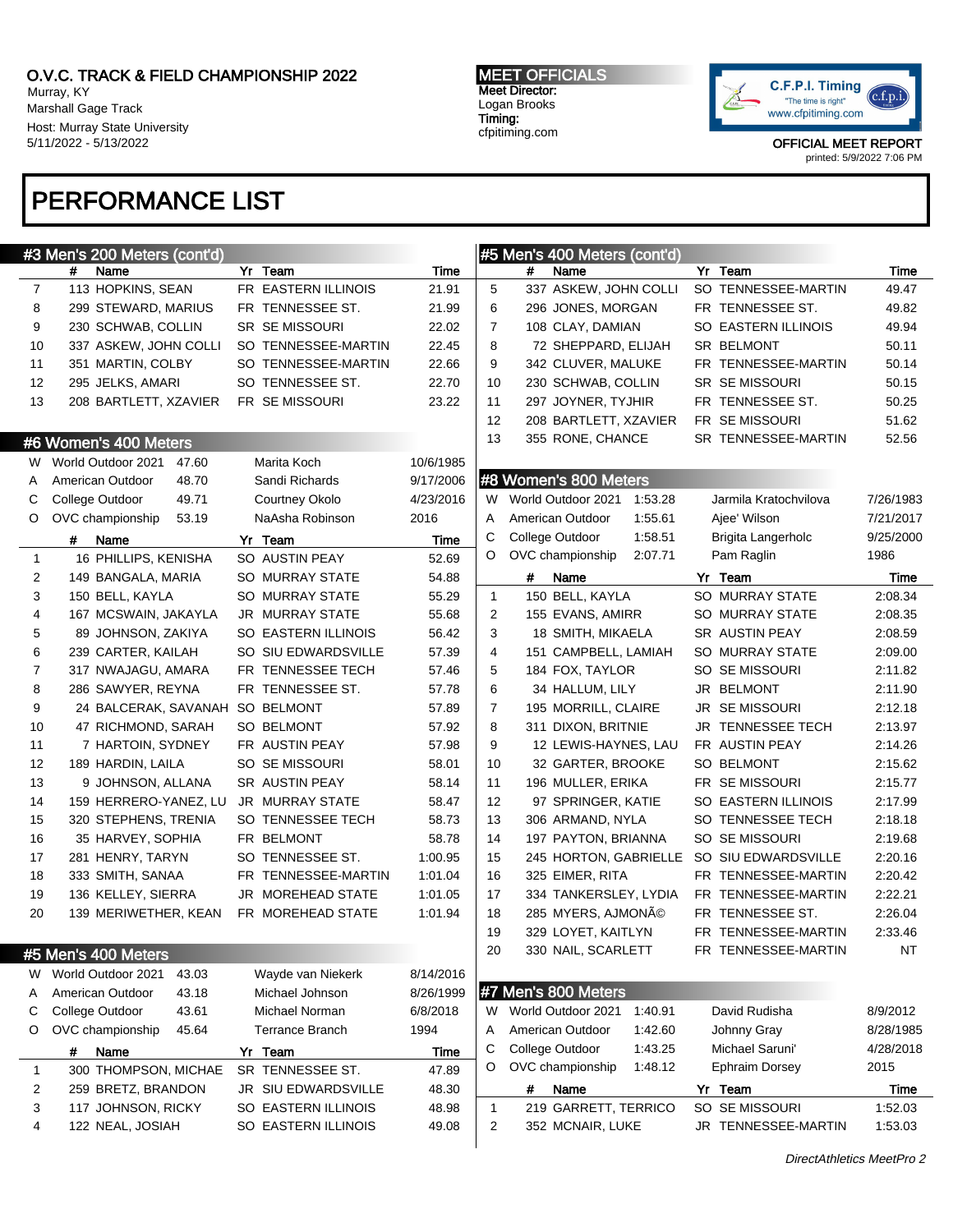Murray, KY Marshall Gage Track Host: Murray State University 5/11/2022 - 5/13/2022

# PERFORMANCE LIST

MEET OFFICIALS Meet Director: Logan Brooks Timing: cfpitiming.com



OFFICIAL MEET REPORT

printed: 5/9/2022 7:06 PM

 $7/14/1998$ 

4/20/2018

10/7/2020 7/21/2018  $5/2/2009$ 

|                | #7 Men's 800 Meters (cont'd)              |                                               |             |                         | #10 Women's 1500 Meters (cont'd) |                            |           |
|----------------|-------------------------------------------|-----------------------------------------------|-------------|-------------------------|----------------------------------|----------------------------|-----------|
|                | #<br>Name                                 | Yr Team                                       | Time        |                         | #<br>Name                        | Yr Team                    | Time      |
| 3              | 132 WHITAKER, JOSHUA                      | SO EASTERN ILLINOIS                           | 1:53.15     | 22                      | 308 CESNIK, TINA                 | SR TENNESSEE TECH          | <b>NT</b> |
| 4              | 144 DUNAGAN, MICHAEL                      | SO MOREHEAD STATE                             | 1:53.74     |                         |                                  |                            |           |
| 5              | 344 FOOTE, HAWKEN                         | SO TENNESSEE-MARTIN                           | 1:55.05     |                         | #9 Men's 1500 Meters             |                            |           |
| 6              | 234 SPLITT, JUSTIN                        | SO SE MISSOURI                                | 1:55.05     |                         | W World Outdoor 2021<br>3:26.00  | Hicham El Guerrouj         | 7/14/199  |
| 7              | 215 CRAWFORD, MARK                        | FR SE MISSOURI                                | 1:55.31     | A                       | American Outdoor<br>3:29.30      | Bernard Lagat              |           |
| 8              | 130 SWANSON, ADAM                         | SO EASTERN ILLINOIS                           | 1:55.33     | С                       | College Outdoor<br>3:35.01       | Josh Kerr                  | 4/20/201  |
| 9              | 290 BARGE, THADDEE                        | FR TENNESSEE ST.                              | 1:55.70     | O                       | OVC championship<br>3:44.64      | Ray Flynn                  | 1977      |
| 10             | 147 GROGAN, WES                           | SO MOREHEAD STATE                             | 1:55.82     |                         | #<br>Name                        | Yr Team                    | Time      |
| 11             | 120 MORALES, ISAI                         | FR EASTERN ILLINOIS                           | 1:55.90     | $\mathbf{1}$            | 73 VANDERKOLK, KEVIN             | FR BELMONT                 | 3:50.33   |
| 12             | 76 WOMACK, WYATT                          | JR BELMONT                                    | 1:56.08     | 2                       | 352 MCNAIR, LUKE                 | JR TENNESSEE-MARTIN        | 3:52.46   |
| 13             | 142 COOK, TOBY                            | SO MOREHEAD STATE                             | 1:56.15     | 3                       | 132 WHITAKER, JOSHUA             | SO EASTERN ILLINOIS        | 3:53.98   |
| 14             | 340 BROWN, ANDRE                          | SO TENNESSEE-MARTIN                           | 1:56.21     | $\overline{\mathbf{4}}$ | 343 DAVIS, COLE                  | SO TENNESSEE-MARTIN        | 3:54.45   |
| 15             | 227 PERKINS, AUSTIN                       | <b>SR SE MISSOURI</b>                         | 1:56.34     | 5                       | 219 GARRETT, TERRICO             | SO SE MISSOURI             | 3:54.91   |
| 16             | 66 MORROW, GAVIN                          | FR BELMONT                                    | 1:57.39     | 6                       | 120 MORALES, ISAI                | FR EASTERN ILLINOIS        | 3:56.17   |
| 17             | 339 BORDEN, BRENT                         | JR TENNESSEE-MARTIN                           | 1:58.19     | $\overline{7}$          | 121 MURPHY, TREVOR               | SO EASTERN ILLINOIS        | 3:56.58   |
| 18             | 273 STONE, JOSEPH                         | SR SIU EDWARDSVILLE                           | 1:58.73     | 8                       | 233 SOWERBY, BYRON               | SO SE MISSOURI             | 3:57.03   |
| 19             | 143 DALE, LIAM                            | SO MOREHEAD STATE                             | 1:59.15     | $\boldsymbol{9}$        | 146 FORREST, JARRETT             | SO MOREHEAD STATE          | 3:57.83   |
| 20             | 298 SMITH, NICHOLAS                       | FR TENNESSEE ST.                              | 1:59.18     | 10                      | 145 EMBRY, KYLE                  | SO MOREHEAD STATE          | 3:58.02   |
|                |                                           |                                               |             | 11                      | 234 SPLITT, JUSTIN               | SO SE MISSOURI             | 3:58.07   |
|                | #10 Women's 1500 Meters                   |                                               |             | 12                      | 126 ROMANO, FRANCESC             | <b>JR EASTERN ILLINOIS</b> | 3:59.15   |
| W              | World Outdoor 2021<br>3:50.07             | Genzebe Dibaba                                | 7/17/2015   | 13                      | 224 LITTLE, NOAH                 | SO SE MISSOURI             | 3:59.47   |
| A              | American Outdoor<br>3:56.29               | Shannon Rowbury                               | 7/17/2015   | 14                      | 338 BLYTH, JACK                  | JR TENNESSEE-MARTIN        | 4:04.06   |
| С              | College Outdoor<br>3:59.90                | Jenny Simpson                                 |             | 15                      | 348 HALL, HUDSON                 | FR TENNESSEE-MARTIN        | 4:04.39   |
| O              | OVC championship<br>4:23.20               | <b>Haley Yost</b>                             | 5/13/2017   | 16                      | 290 BARGE, THADDEE               | FR TENNESSEE ST.           | 4:12.18   |
|                | #<br>Name                                 | Yr Team                                       | <b>Time</b> | 17                      | 275 WOODARD, CAMERO              | SO SIU EDWARDSVILLE        | 4:16.15   |
| $\mathbf{1}$   | 184 FOX, TAYLOR                           | SO SE MISSOURI                                | 4:29.73     | 18                      | 274 WALTERS, ZACH                | SO SIU EDWARDSVILLE        | 4:20.34   |
| 2              | 34 HALLUM, LILY                           | JR BELMONT                                    | 4:32.77     | 19                      | 298 SMITH, NICHOLAS              | FR TENNESSEE ST.           | 4:23.71   |
| 3              | 77 BUSHUE, KATE                           | SR EASTERN ILLINOIS                           | 4:34.44     | 20                      | 52 BIRNIE, FINN                  | JR BELMONT                 | NT        |
| 4              | 32 GARTER, BROOKE                         | SO BELMONT                                    | 4:38.13     |                         |                                  |                            |           |
| 5              | 182 EASTMAN, HANNAH                       | SO SE MISSOURI                                | 4:44.24     |                         |                                  |                            |           |
| 6              | 187 GRAY, MADALYN                         | FR SE MISSOURI                                | 4:46.59     |                         | #12 Women's 5000 Meters          |                            |           |
| $\overline{7}$ | 140 SINGLETON, LUCY                       | FR MOREHEAD STATE                             | 4:46.78     | W                       | World Outdoor 2021<br>14:06.62   | Letesenbet Gidey           | 10/7/202  |
| 8              | 197 PAYTON, BRIANNA                       | SO SE MISSOURI                                | 4:47.15     | A                       | American Outdoor<br>14:34.45     | Shelby Houlihan            | 7/21/201  |
| 9              | 13 MARTIN, SARA                           | SR AUSTIN PEAY                                | 4:48.48     | С                       | College Outdoor<br>15:07.64      | Jenny Simpson              | 5/2/2009  |
| 10             | 141 TARLTON, LAIKIN                       | SO MOREHEAD STATE                             | 4:52.78     | O                       | OVC championship<br>16:44.77     | Ann Eason                  | 2004      |
|                | 174 SMITH, AINSLEY                        |                                               | 4:55.50     |                         | #<br>Name                        | Yr Team                    | Time      |
| 11<br>12       | 93 MABRY, SAM                             | FR MURRAY STATE<br><b>JR EASTERN ILLINOIS</b> | 4:55.58     | 1                       | 78 CARLSON, LINDSEY              | SR EASTERN ILLINOIS        | 16:27.08  |
| 13             | 334 TANKERSLEY, LYDIA                     | FR TENNESSEE-MARTIN                           | 4:56.21     | 2                       | 50 VANDERKOLK, KAITL             | FR BELMONT                 | 16:40.83  |
|                |                                           |                                               |             | 3                       | 321 WYLES, RUBY                  | SO TENNESSEE TECH          | 17:07.17  |
| 14             | 248 LEMKE, EMILY<br>325 EIMER, RITA       | SR SIU EDWARDSVILLE                           | 4:56.94     | 4                       | 77 BUSHUE, KATE                  | SR EASTERN ILLINOIS        | 17:13.49  |
| 15             |                                           | FR TENNESSEE-MARTIN                           | 4:58.27     | 5                       | 182 EASTMAN, HANNAH              | SO SE MISSOURI             | 17:18.21  |
| 16             | 85 HAACKE, KYLIE                          | FR EASTERN ILLINOIS                           | 5:00.33     | 6                       | 240 DEXHEIMER, KASSID            | SR SIU EDWARDSVILLE        | 17:24.13  |
| 17             | 328 LACHANCE, BLAYNE                      | SO TENNESSEE-MARTIN                           | 5:00.90     | 7                       | 30 FLAHERTY, KATIE               | SO BELMONT                 | 17:25.78  |
| 18             | 327 HOLLIDAY, VICTORIA                    | FR TENNESSEE-MARTIN                           | 5:04.07     | 8                       | 176 WRIGHT, DANIELLE             | SR MURRAY STATE            | 17:40.83  |
| 19             | 243 GWALTNEY, CAROLIN SO SIU EDWARDSVILLE |                                               | 5:11.53     | 9                       | 177 BOESSEN, JANE                | SR SE MISSOURI             | 17:44.00  |
| 20             | 258 WOOD, GABBY                           | SR SIU EDWARDSVILLE                           | 5:13.21     | 10                      | 314 LABOY, AMANDA                | SO TENNESSEE TECH          | 17:46.39  |
| 21             | 285 MYERS, AJMONÃO                        | FR TENNESSEE ST.                              | 5:15.91     |                         |                                  |                            |           |

DirectAthletics MeetPro 3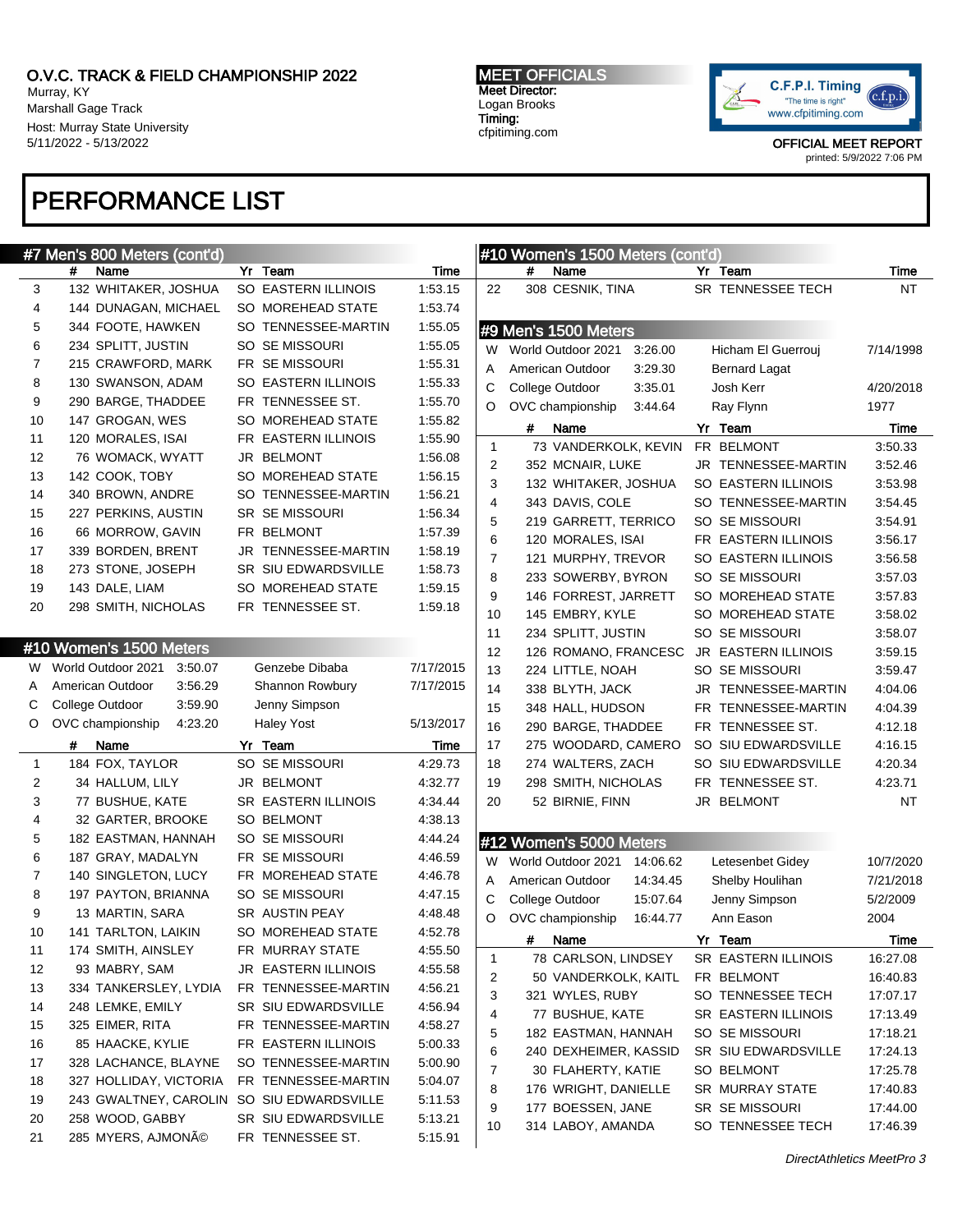Murray, KY Marshall Gage Track Host: Murray State University 5/11/2022 - 5/13/2022

# PERFORMANCE LIST

MEET OFFICIALS Meet Director: Logan Brooks Timing: cfpitiming.com



OFFICIAL MEET REPORT

printed: 5/9/2022 7:06 PM

|              | #12 Women's 5000 Meters (cont'd)           |                                            |                      |                | #11 Men's 5000 Meters (cont'd) |                     |           |
|--------------|--------------------------------------------|--------------------------------------------|----------------------|----------------|--------------------------------|---------------------|-----------|
|              | Name<br>#                                  | Yr Team                                    | Time                 |                | #<br>Name                      | Yr Team             | Time      |
| 11           | 37 LITZINGER, GRACE                        | SO BELMONT                                 | 17:47.29             | 22             | 233 SOWERBY, BYRON             | SO SE MISSOURI      | <b>NT</b> |
| 12           | 257 WALKER, KAITLYN                        | SO SIU EDWARDSVILLE                        | 17:50.60             | 23             | 231 SICKLES, TRAVIS            | FR SE MISSOURI      | <b>NT</b> |
| 13           | 318 PACURARIU-NAGY, H                      | SO TENNESSEE TECH                          | 18:07.19             |                |                                |                     |           |
| 14           | 315 LONG, MADILYN                          | FR TENNESSEE TECH                          | 18:25.11             |                | #14 Women's 10000 Meters       |                     |           |
| 15           | 81 DECKER, KYLIE                           | SO EASTERN ILLINOIS                        | 18:28.79             | W              | World Outdoor 2021<br>29:17.45 | Almaz Ayana         | 8/12/2016 |
| 16           | 161 KIMUTAI, RUTH                          | FR MURRAY STATE                            | 18:30.07             | Α              | American Outdoor<br>30:13.17   | Molly Huddle        | 8/12/2016 |
| 17           | 82 FLANAGAN, AVANI                         | SR EASTERN ILLINOIS                        | 18:36.95             | С              | College Outdoor<br>31:18.07    | Lisa Uhl            | 3/26/2010 |
| 18           | 141 TARLTON, LAIKIN                        | SO MOREHEAD STATE                          | 18:44.06             | O              | OVC championship<br>35:44.90   | Una Britton         | 2015      |
| 19           | 133 BUSH, MEGAN                            | FR MOREHEAD STATE                          | 18:55.34             |                |                                |                     |           |
| 20           | 327 HOLLIDAY, VICTORIA                     | FR TENNESSEE-MARTIN                        | 18:58.41             |                | #<br>Name                      | Yr Team             | Time      |
| 21           | 134 COPHER, ISABELLA                       | SO MOREHEAD STATE                          | 19:01.53             | $\mathbf{1}$   | 78 CARLSON, LINDSEY            | SR EASTERN ILLINOIS | 34:13.10  |
| 22           |                                            | 251 NIKONOWICZ, CHESS SO SIU EDWARDSVILLE  | 19:20.34             | 2              | 177 BOESSEN, JANE              | SR SE MISSOURI      | 37:03.68  |
| 23           | 254 RODRIGUEZ, NATALIA                     | SO SIU EDWARDSVILLE                        | 19:24.95             | 3              | 161 KIMUTAI, RUTH              | FR MURRAY STATE     | 38:27.39  |
| 24           | 332 ROTH, MEGAN                            | FR TENNESSEE-MARTIN                        | 20:26.89             | $\overline{4}$ | 241 FISCHER, ALEXIS            | SO SIU EDWARDSVILLE | 38:51.17  |
| 25           | 326 GRANDYS, ALEXIS                        | SR TENNESSEE-MARTIN                        | 21:44.63             | 5              | 154 DAY, BREANNA               | SO MURRAY STATE     | 40:37.27  |
| 26           | 152 CREVISTON, EMMA                        | JR MURRAY STATE                            | ΝT                   | 6              | 321 WYLES, RUBY                | SO TENNESSEE TECH   | ΝT        |
| 27           | 323 AMUNDSEN, ANNIE                        | FR TENNESSEE-MARTIN                        | NT                   | $\overline{7}$ | 86 HANCOCK, AUDREY             | SO EASTERN ILLINOIS | NT        |
| 28           | 187 GRAY, MADALYN                          | FR SE MISSOURI                             | NT                   | 8              | 200 RUSSOM, SARAH              | FR SE MISSOURI      | NT        |
|              |                                            |                                            |                      | 9              | 204 SMITH, HALEY               | FR SE MISSOURI      | NT        |
|              |                                            |                                            |                      | 10             | 50 VANDERKOLK, KAITL           | FR BELMONT          | NT        |
|              | #11 Men's 5000 Meters                      |                                            |                      | 11             | 133 BUSH, MEGAN                | FR MOREHEAD STATE   | NT        |
| W.           | World Outdoor 2021<br>12:35.36             | Joshua Cheptegei                           | 8/14/2020            | 12             | 134 COPHER, ISABELLA           | SO MOREHEAD STATE   | NT        |
| A            | American Outdoor<br>12:53.60               | <b>Bernard Lagat</b>                       |                      |                |                                |                     |           |
| С            |                                            |                                            |                      |                |                                |                     |           |
|              | College Outdoor<br>13:08.4h                | Henry Rono                                 | 4/8/1978             |                |                                |                     |           |
| O            | OVC championship<br>14:02.05               | <b>Tony Staynings</b>                      | 1977                 |                | #13 Men's 10000 Meters         |                     |           |
|              | #<br>Name                                  | Yr Team                                    | Time                 | W              | World Outdoor 2021<br>26:11.00 | Joshua Cheptegei    | 10/7/2020 |
| $\mathbf{1}$ | 112 HATFIELD, DUSTIN                       | JR EASTERN ILLINOIS                        | 13:53.21             | Α              | American Outdoor<br>26:44.36   | Galen Rupp          | 5/30/2015 |
| 2            | 118 MARCOS, JAIME                          | <b>SR EASTERN ILLINOIS</b>                 | 14:09.05             | С              | College Outdoor<br>27:08.49    | Sam Chelanga        | 5/1/2010  |
| 3            | 67 NAEGER, BEN                             | SR BELMONT                                 | 14:20.54             | O              | OVC championship<br>28:39.64   | Dave Murphy         | 1979      |
| 4            | 58 HAMMER, ETHAN                           | SO BELMONT                                 | 14:21.61             |                | Name<br>#                      | Yr Team             | Time      |
| 5            | 341 CAHILL, WILL                           |                                            | 14:30.85             | 1              | 112 HATFIELD, DUSTIN           | JR EASTERN ILLINOIS | 28:41.86  |
| 6            | 115 JACOBO, RICHIE                         | FR TENNESSEE-MARTIN                        |                      | 2              | 118 MARCOS, JAIME              | SR EASTERN ILLINOIS | 30:08.78  |
| 7            | 125 PILAT, ANDREW                          | SO EASTERN ILLINOIS<br>JR EASTERN ILLINOIS | 14:37.58             | 3              | 272 PRENZLER, ROLAND           | SO SIU EDWARDSVILLE | 30:29.61  |
|              |                                            |                                            | 14:38.46             | $\overline{4}$ | 125 PILAT, ANDREW              | JR EASTERN ILLINOIS | 31:05.19  |
| 8            | 69 RICKS, JACOB                            | FR BELMONT                                 | 14:42.61             | 5              | 353 OGLESBY, WILL              | JR TENNESSEE-MARTIN | 31:36.62  |
| 9            | 343 DAVIS, COLE                            | SO TENNESSEE-MARTIN                        | 14:52.40             | 6              | 226 MODROW, AARON              | SO SE MISSOURI      | 33:42.86  |
| 10           | 63 KERONEN, LEEVI                          | FR BELMONT                                 | 14:52.55             | 7              | 115 JACOBO, RICHIE             | SO EASTERN ILLINOIS | ΝT        |
| 11           | 354 PAYNE, GEORGE                          | SO TENNESSEE-MARTIN                        | 14:53.64             | 8              | 354 PAYNE, GEORGE              | SO TENNESSEE-MARTIN | <b>NT</b> |
| 12           | 265 HIELKEMA, SPENCER                      | SO SIU EDWARDSVILLE                        | 15:01.79             | 9              | 346 GLOSSER, COLTEN            | SO TENNESSEE-MARTIN | <b>NT</b> |
| 13           | 148 VOGELPOHL, JACOB                       | SO MOREHEAD STATE                          | 15:08.70             | 10             | 356 SCHELL, ALEXZANDE          | SR TENNESSEE-MARTIN | ΝT        |
| 14           | 272 PRENZLER, ROLAND                       | SO SIU EDWARDSVILLE                        | 15:11.37             | 11             | 212 CIMMARUSTI, NICK           | FR SE MISSOURI      | NT        |
| 15           | 226 MODROW, AARON                          | SO SE MISSOURI                             | 15:21.54             | 12             | 220 GLEASON, SETH              | SO SE MISSOURI      | NT        |
| 16           | 353 OGLESBY, WILL                          | JR TENNESSEE-MARTIN                        | 15:22.84             | 13             | 58 HAMMER, ETHAN               | SO BELMONT          | NT        |
| 17           | 146 FORREST, JARRETT                       | SO MOREHEAD STATE                          | 15:25.72             | 14             | 71 SHAFFER, ZAC                | SO BELMONT          | NT        |
| 18           | 145 EMBRY, KYLE                            | SO MOREHEAD STATE                          | 15:27.60             | 15             | 67 NAEGER, BEN                 | SR BELMONT          | <b>NT</b> |
| 19           | 220 GLEASON, SETH                          | SO SE MISSOURI                             | 15:28.78             | 16             | 148 VOGELPOHL, JACOB           | SO MOREHEAD STATE   | <b>NT</b> |
| 20<br>21     | 263 GUTHRIE, TYLER<br>262 EDWARDS, JACKSON | FR SIU EDWARDSVILLE<br>FR SIU EDWARDSVILLE | 15:47.87<br>16:23.38 |                |                                |                     |           |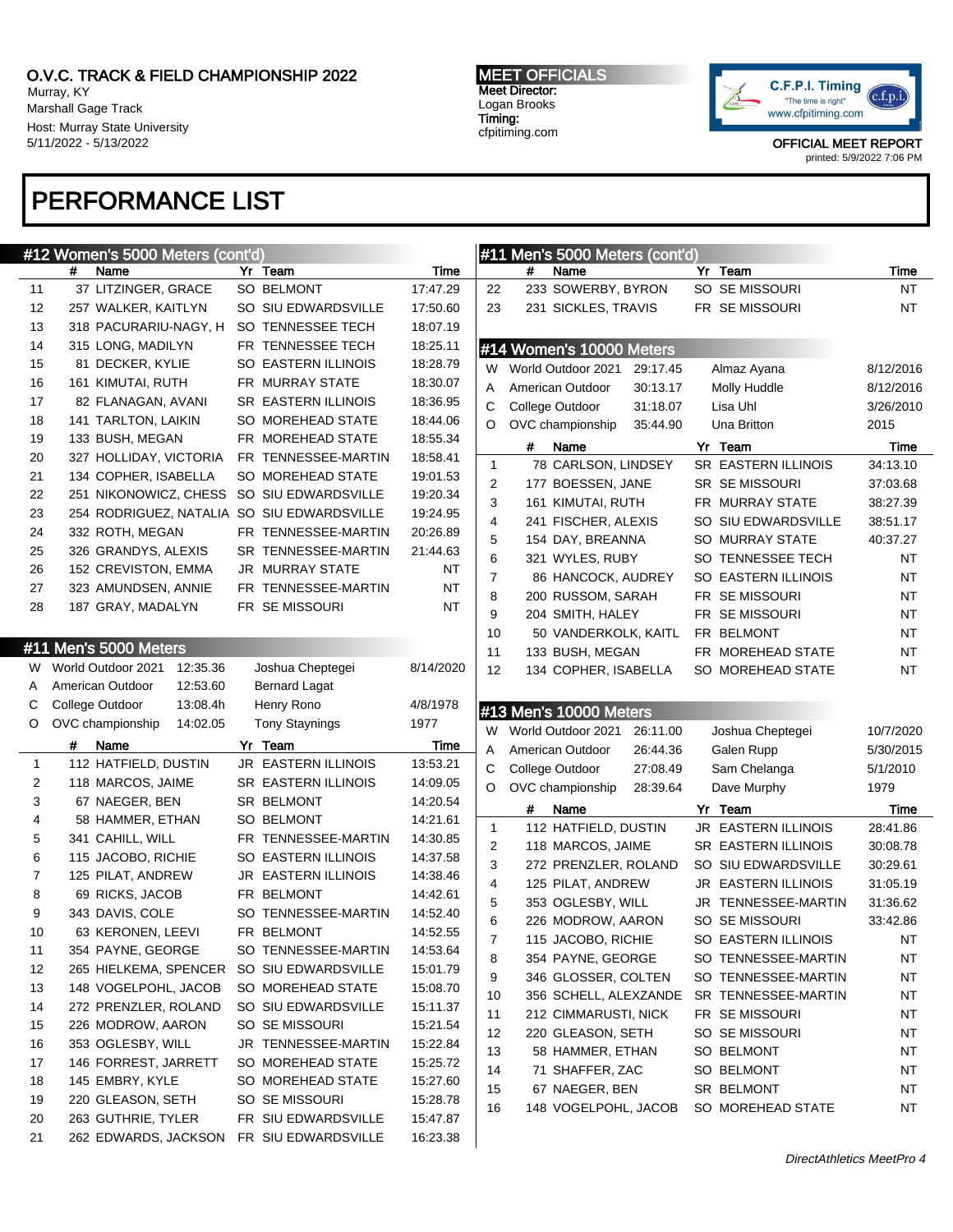Murray, KY Marshall Gage Track Host: Murray State University 5/11/2022 - 5/13/2022

# PERFORMANCE LIST

MEET OFFICIALS Meet Director: Logan Brooks Timing: cfpitiming.com



OFFICIAL MEET REPORT

printed: 5/9/2022 7:06 PM

|              | #15 Women's 100m Hurdles      |                      |           |                | #16 Men's 110m Hurdles (cont'd) |                     |           |
|--------------|-------------------------------|----------------------|-----------|----------------|---------------------------------|---------------------|-----------|
|              | W World Outdoor 2021<br>12.20 | Keni Harrison        | 7/22/2016 |                | #<br>Name                       | Yr Team             | Time      |
| A            | 12.20<br>American Outdoor     | Keni Harrison        | 7/22/2016 | 13             | 236 WOOD, BROCK                 | SO SE MISSOURI      | 15.50     |
| С            | College Outdoor<br>12.39      | Brianna Rollins      | 6/8/2013  | 14             | 358 THOMPSON, JAMIRE            | JR TENNESSEE-MARTIN | 15.85     |
| O            | 13.27<br>OVC championship     | Amber Hughes         | 2015      |                |                                 |                     |           |
|              | #<br>Name                     | Yr Team              | Time      |                | #18 Women's 400m Hurdles        |                     |           |
| $\mathbf{1}$ | 91 KOLLORE, AKIYA             | SO EASTERN ILLINOIS  | 13.67     |                | W World Outdoor 2021<br>52.16   | Dalilah Muhammad    | 10/4/2019 |
| 2            | 98 STINSON, SHANISA           | SO EASTERN ILLINOIS  | 13.71     | Α              | American Outdoor<br>52.47       | Lashinda Demus      |           |
| 3            | 20 WALKER, LENNEX             | SR AUSTIN PEAY       | 14.06     | С              | 52.75<br>College Outdoor        | Sydney McLaughlin   | 5/13/2018 |
| 4            | 153 DAVIS, AMYAH              | FR MURRAY STATE      | 14.08     | O              | OVC championship<br>58.37       | Tanika Smotherman   | 2002      |
| 5            | 283 HOWARD, JAYDA DRA         | SR TENNESSEE ST.     | 14.16     |                | #<br>Name                       | Yr Team             | Time      |
| 6            | 6 DUNBAR, KAMILLE             | SR AUSTIN PEAY       | 14.17     | $\mathbf{1}$   | 45 PRUITT, CAROLINE             | SR BELMONT          | 1:02.84   |
| 7            | 14 MCCLELLAND, CAMA           | SO AUSTIN PEAY       | 14.34     | $\overline{2}$ | 28 DIEBENOW, MICHELL            | SO BELMONT          | 1:02.85   |
| 8            | 164 MARSHALL, JORDAN          | FR MURRAY STATE      | 14.44     | 3              | 189 HARDIN, LAILA               | SO SE MISSOURI      | 1:02.94   |
| 9            | 102 WOJCICKI, MCKENNA         | SO EASTERN ILLINOIS  | 14.44     | 4              | 153 DAVIS, AMYAH                | FR MURRAY STATE     | 1:03.94   |
| 10           | 304 AKILI, ANYA               | SO TENNESSEE TECH    | 14.57     | 5              | 284 JOHNSON, EMANI              | SO TENNESSEE ST.    | 1:03.95   |
| 11           | 100 THOMAS, HALLEE            | FR EASTERN ILLINOIS  | 14.58     | 6              | 98 STINSON, SHANISA             | SO EASTERN ILLINOIS | 1:04.36   |
| 12           | 28 DIEBENOW, MICHELL          | <b>SO BELMONT</b>    | 14.59     | $\overline{7}$ | 27 COCKERHAM, GEOR              | FR BELMONT          | 1:04.50   |
| 13           | 253 REYNOLDS, VASHAN          | FR SIU EDWARDSVILLE  | 14.98     | 8              | 102 WOJCICKI, MCKENNA           | SO EASTERN ILLINOIS | 1:04.63   |
| 14           | 276 BODDIE, ZORA              | FR TENNESSEE ST.     | 15.02     | 9              | 276 BODDIE, ZORA                | FR TENNESSEE ST.    | 1:04.74   |
| 15           | 193 MCGINNITEY, KAITLY        | SO SE MISSOURI       | 15.09     | 10             | 100 THOMAS, HALLEE              | FR EASTERN ILLINOIS | 1:04.99   |
| 16           | 335 TAYLOR, ADDISON           | JR TENNESSEE-MARTIN  | 15.18     | 11             | 21 WALLACE, MADI                | FR AUSTIN PEAY      | 1:05.06   |
| 17           | 278 BRYANT, NATALYA           | FR TENNESSEE ST.     | 15.27     | 12             | 319 RUSH, DIAMOND               | FR TENNESSEE TECH   | 1:06.77   |
| 18           | 21 WALLACE, MADI              | FR AUSTIN PEAY       | 15.34     | 13             | 26 CLARK, KAYLI                 | <b>SO BELMONT</b>   | 1:08.39   |
| 19           | 287 SMITH, BAILEY             | SO TENNESSEE ST.     | 15.44     |                |                                 |                     |           |
| 20           | 255 SOMERVILLE, PARIS         | SO SIU EDWARDSVILLE  | 16.00     |                | #17 Men's 400m Hurdles          |                     |           |
| 21           | 173 SEEBERGER, LAURA          | FR MURRAY STATE      | 16.91     | W              | World Outdoor 2021<br>46.78     | Kevin Young         | 8/6/1992  |
| 22           | 331 ROBINSON, TRILLANI        | FR TENNESSEE-MARTIN  | 16.93     | Α              | American Outdoor<br>46.78       | Kevin Young         | 8/6/1992  |
|              |                               |                      |           | С              | College Outdoor<br>47.56        | Rai Benjamin        | 6/8/2018  |
|              | #16 Men's 110m Hurdles        |                      |           | O              | OVC championship<br>50.14       | Russell Holloway    | 1977      |
| W.           | World Outdoor 2021<br>12.80   | <b>Aries Merritt</b> | 9/7/2012  |                | #<br>Name                       | Yr Team             | Time      |
| A            | American Outdoor<br>12.80     | <b>Aries Merritt</b> | 9/7/2012  | $\mathbf{1}$   | 104 BAKER, RILEY                | JR EASTERN ILLINOIS | 52.61     |
| С            | College Outdoor<br>12.98      | Grant Holloway       | 6/7/2019  | $\overline{2}$ | 302 WARREN, KIYONTAE            | JR TENNESSEE ST.    | 54.99     |
| O            | 13.89<br>OVC championship     | Ron Bramlett         | 1999      | 3              | 236 WOOD, BROCK                 | SO SE MISSOURI      | 55.12     |
|              | #<br>Name                     | Yr Team              | Time      | 4              | 110 DOWNS, GREGORY              | SO EASTERN ILLINOIS | 55.86     |
| $\mathbf{1}$ | 292 CHICHESTER, ZAVAN         | SR TENNESSEE ST.     | 14.40     | 5              | 60 HOROWITZ, GARRET             | JR BELMONT          | 56.23     |
|              | 267 MACK, KEVYERE             | FR SIU EDWARDSVILLE  | 14.40     | 6              | 303 WILLIAMS, HASANI            | FR TENNESSEE ST.    | 56.32     |
| 3            | 218 FORREST, ANTHONY          | SO SE MISSOURI       | 14.44     | 7              | 345 FRY, BRADY                  | JR TENNESSEE-MARTIN | 56.60     |
| 4            | 345 FRY, BRADY                | JR TENNESSEE-MARTIN  | 14.50     | 8              | 223 LAY, DILLON                 | SR SE MISSOURI      | 56.64     |
| 5            | 129 SUBER, JEKEEL             | JR EASTERN ILLINOIS  | 14.59     | 9              | 51 BARNHART, NOAH               | SR BELMONT          | 57.54     |
| 6            | 103 ALLEN, STENOREE           | SO EASTERN ILLINOIS  | 14.65     | 10             | 292 CHICHESTER, ZAVAN           | SR TENNESSEE ST.    | 1:00.24   |
| 7            | 216 DEGRAAF, SHEA             | SO SE MISSOURI       | 14.78     | 11             | 266 LEHMAN, TAYLOR              | FR SIU EDWARDSVILLE | 1:01.49   |
| 8            | 128 SKUTT, ELIJAH             | FR EASTERN ILLINOIS  | 14.94     |                |                                 |                     |           |
| 9            | 114 HUNT, RAMSEY              | SO EASTERN ILLINOIS  | 15.01     |                |                                 |                     |           |
| 10           | 302 WARREN, KIYONTAE          | JR TENNESSEE ST.     | 15.06     |                | #20 Women's 3000m Steeple       |                     |           |
| 11           | 303 WILLIAMS, HASANI          | FR TENNESSEE ST.     | 15.19     |                |                                 |                     |           |
| 12           | 223 LAY, DILLON               | SR SE MISSOURI       | 15.19     |                |                                 |                     |           |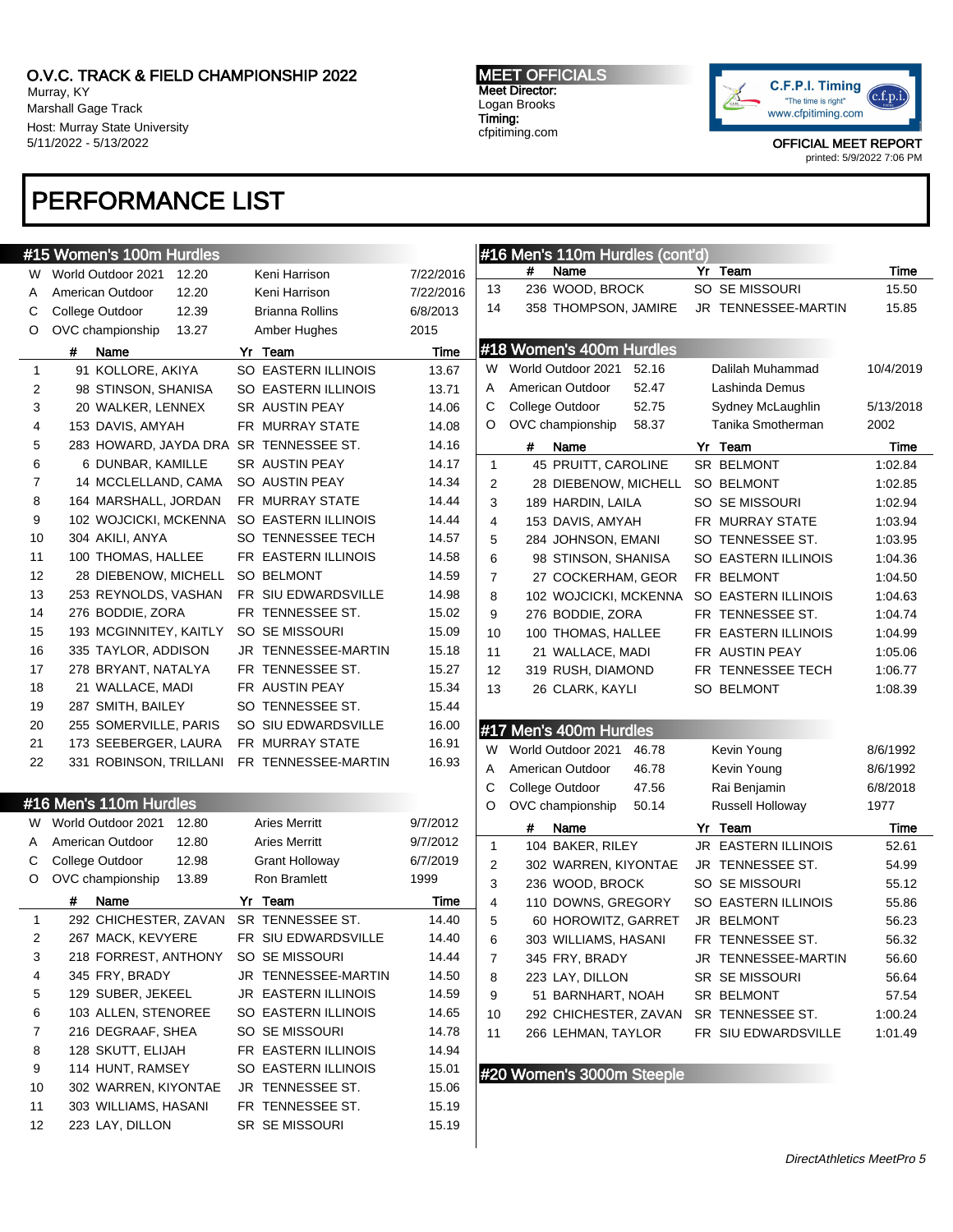Murray, KY Marshall Gage Track Host: Murray State University 5/11/2022 - 5/13/2022

# PERFORMANCE LIST

### MEET OFFICIALS Meet Director: Logan Brooks Timing: cfpitiming.com



OFFICIAL MEET REPORT printed: 5/9/2022 7:06 PM

## #20 Women's 3000m Steeple (cont'd) W World Outdoor 2021 8:44.32 Beatrice Chepkoech 7/20/2018 A American Outdoor 9:00.85 Courtney Frerichs C College Outdoor 9:12.50 Jenny Simpson 8/17/2009 O OVC championship 10:23.48 Shea, Kaitlyn 5/13/2021 Name Yr Team Time 1 176 WRIGHT, DANIELLE SR MURRAY STATE 10:53.53 2 240 DEXHEIMER, KASSID SR SIU EDWARDSVILLE 10:54.76 3 30 FLAHERTY KATIE SO BELMONT 11:06.23 4 37 LITZINGER, GRACE SO BELMONT 11:07.72 5 82 FLANAGAN, AVANI SR EASTERN ILLINOIS 11:28.39 6 152 CREVISTON, EMMA JR MURRAY STATE 11:33.01 7 81 DECKER, KYLIE SO EASTERN ILLINOIS 11:39.19 8 309 CHEPKORIR, RAHAB JR TENNESSEE TECH 11:39.66 9 248 LEMKE, EMILY SR SIU EDWARDSVILLE 11:40.31 10 322 ALVAREZ, LILIA SO TENNESSEE-MARTIN 12:05.49 11 191 KELLER, MADDIE JR SE MISSOURI 12:20.67 12 314 LABOY, AMANDA SO TENNESSEE TECH NT #19 Men's 3000m Steeple W World Outdoor 2021 7:53.63 Saif Shaheen 9/3/2004 A American Outdoor 8:00.45 Evan Jager 7/4/2015 C College Outdoor 8:05.4h Henry Rono 5/13/1978 O OVC championship 8:51.40 Garcia- Palencia, Pedro 5/13/2021 # Name Yr Team Time 1 73 VANDERKOLK, KEVIN FR BELMONT 9:08.14 2 126 ROMANO, FRANCESC JR EASTERN ILLINOIS 9:09.90 3 233 SOWERBY, BYRON SO SE MISSOURI 9:29.13 4 57 GRZYMKOWSKI, HAR JR BELMONT 9:34.07 5 357 SHUMAN, SAM FR TENNESSEE-MARTIN 9:42.81 6 270 PANAGOS, BLAKE SO SIU EDWARDSVILLE 9:44.35 7 217 EFTINK, CLAYTON SO SE MISSOURI 9:45.26 8 107 BULLOCK, WILL JR EASTERN ILLINOIS 9:48.80 9 75 WOLF, JOEL FR BELMONT 9:52.51 10 350 KEMBOI, VICTOR SO TENNESSEE-MARTIN NT #22 Women's 4 x 100m Relay W World Outdoor 2021 40.82 USA 8/11/2012 A American Outdoor 40.82 USA national team 8/10/2012 C College Outdoor 42.05 L.S.U. 5/13/2018 O OVC championship 45.00 Tennessee Tech 5/12/2018 Team Time MURRAY STATE (A) 45.20 1) MALONE, HANNAH SO 2) JAMES, TELIYAH SO 3) MCSWAIN, JAKAYLA JR 4) HAGANS, RACHEL JR 5) VOLLET, ANNA JR 6) DAVIS, AMYAH FR

## #22 Women's 4 x 100m Relay (cont'd) Team Time

| 2  | EASTERN ILLINOIS (A)                            |       | 46.51                                          |           |
|----|-------------------------------------------------|-------|------------------------------------------------|-----------|
|    | 1) JACKSON, RYLEI SR                            |       | 2) JOHNSON, ZAKIYA SO                          |           |
|    | 3) COLEMAN, VIVICA SR                           |       | 4) KOLLORE, AKIYA SO                           |           |
|    | 5) STINSON, SHANISA SO                          |       | 6) VOGT, HOLLY SO                              |           |
|    | 7) WOJCICKI, MCKENNA SO                         |       | 8) THOMAS, HALLEE FR                           |           |
| 3  | AUSTIN PEAY (A)                                 |       | 46.72                                          |           |
|    | 1) WALKER, LENNEX SR                            |       | 2) WILDER, KYRA JR                             |           |
|    | 3) JOHNSON, TIYANNA SR                          |       | 4) PHILLIPS, KENISHA SO                        |           |
|    | 5) DUNBAR, KAMILLE SR                           |       | 6)                                             |           |
| 4  | SE MISSOURI (A)                                 |       | 47.05                                          |           |
|    | 1) WILLIAMS, SERENA SO                          |       | 2) GORDON, DAJA JR                             |           |
|    | 3) DWAAH, LEANZA SO                             |       | 4) MILES, BREANNA SO                           |           |
|    | 5) COGIO, SANDREA SO                            |       | 6) HARDIN, LAILA SO                            |           |
| 5  | BELMONT (A)                                     |       | 47.58                                          |           |
|    | 1) RICHMOND, SARAH SO                           |       | 2) MOORE, EMORY FR                             |           |
|    | 3) DIEBENOW, MICHELLA SO                        |       | 4) BALCERAK, SAVANAH SO                        |           |
|    | 5) PRUITT, CAROLINE SR                          |       | 6)                                             |           |
| 6  | TENNESSEE TECH (A)                              |       | 48.27                                          |           |
|    | 1) CASSEUS, KATEGIE FR                          |       | 2) STEPHENS, TRENIA SO                         |           |
|    | 3) ALLEN, SAMARIA SO                            |       | 4) NWAJAGU, AMARA FR                           |           |
|    | 5) AKILI, ANYA SO                               |       | 6) HOLMAN, ASHTIN SO                           |           |
| 7  | TENNESSEE ST. (A)                               |       | 48.32                                          |           |
|    | 1) SMITH, INDIA SO                              |       | 2) SAWYER, REYNA FR                            |           |
|    | 3) HOWARD, JAYDA DRAKE SR                       |       | 4) BRANIGAN, SANURA FR                         |           |
| 8  | TENNESSEE-MARTIN (A)                            |       | 49.09                                          |           |
|    | 1) TAYLOR, ADDISON JR                           |       | 2) WYATT, JAYLEANA FR                          |           |
|    | 3) ROBINSON, TRILLANIE FR                       |       | 4) CHAPMAN, JANAY SO                           |           |
| 9  | SIU EDWARDSVILLE (A)                            |       | 49.46<br>2) OLADIPUPO, FOLASADE FR             |           |
|    | 1) HAJDEROVIC, LEJLA SR<br>3) CARTER, KAILAH SO |       |                                                |           |
|    | 5) KRONE, DAKOTA SO                             |       | 4) REYNOLDS, VASHANTI FR<br>6) BIVINS, JADE SO |           |
|    | 7) SOMERVILLE, PARIS SO                         |       | 8) KENNEDY, ISABELLE SR                        |           |
| 10 | MOREHEAD STATE (A)                              |       | 49.94                                          |           |
|    | 1) JONES, DALLAS JR                             |       | 2) KELLEY, SIERRA JR                           |           |
|    | 3) LEE, TAYLA SO                                |       | 4) LOPEZ, GRACE FR                             |           |
|    | 5) MERIWETHER, KEANA FR                         |       | 6)                                             |           |
|    |                                                 |       |                                                |           |
|    | $#21$ Men's $4 \times 100$ m Relay              |       |                                                |           |
| W  | World Outdoor 2021                              | 36.84 | Jamaica                                        | 8/11/2012 |
| A  | American Outdoor                                | 37.38 | USA national team                              | 8/10/2012 |
| Α  | American Outdoor                                | 37.38 | USA national team                              | 5/2/2015  |
| С  | College Outdoor                                 | 37.97 | Florida                                        | 6/7/2019  |
| O  | OVC championship                                | 39.79 | E. Illinois                                    | 2015      |
|    |                                                 |       |                                                |           |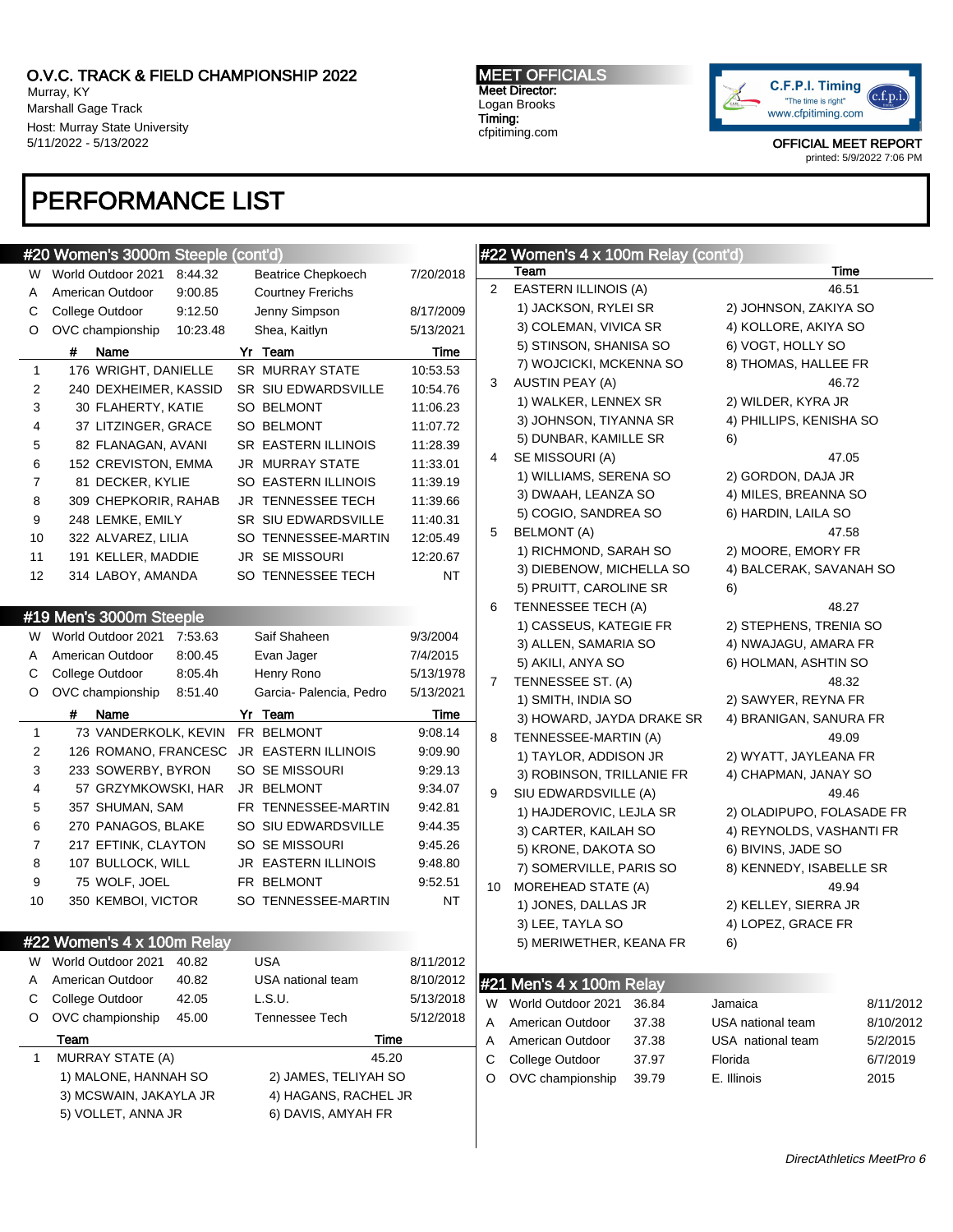### O.V.C. TRACK & FIELD CHAMPIONSHIP 2022 Murray, KY

Marshall Gage Track Host: Murray State University 5/11/2022 - 5/13/2022

# PERFORMANCE LIST

MEET OFFICIALS Meet Director: Logan Brooks Timing: cfpitiming.com



OFFICIAL MEET REPORT printed: 5/9/2022 7:06 PM

|              | $#21$ Men's 4 x 100m Relay (cont'd) |                                |    | #24 Women's 4 x 400m Relay (cont'd) |         |                           |           |
|--------------|-------------------------------------|--------------------------------|----|-------------------------------------|---------|---------------------------|-----------|
|              | Team                                | Time                           |    | Team                                |         |                           | Time      |
| 1            | EASTERN ILLINOIS (A)                | 40.86                          | 4  | EASTERN ILLINOIS (A)                |         | 3:52.27                   |           |
|              | 1) JOHNSON, BRAILYN SO              | 2) HOPKINS, SEAN FR            |    | 1) JOHNSON, ZAKIYA SO               |         | 2) STINSON, SHANISA SO    |           |
|              | 3) PERRIN, JAHLEEL SO               | 4) JOHNSON, RICKY SO           |    | 3) WOJCICKI, MCKENNA SO             |         | 4) KOLLORE, AKIYA SO      |           |
|              | 5) BAKER, RILEY JR                  | 6) CLAY, DAMIAN SO             |    | 5) SPRINGER, KATIE SO               |         | 6) THOMAS, HALLEE FR      |           |
|              | 7) NEAL, JOSIAH SO                  | 8) DOWNS, GREGORY SO           |    | 7) TARQUIN, TARYN FR                |         | 8) COLEMAN, VIVICA SR     |           |
| 2            | TENNESSEE-MARTIN (A)                | 42.02                          | 5  | <b>BELMONT (A)</b>                  |         | 3:54.61                   |           |
|              | 1) MARTIN, COLBY SO                 | 2) ASKEW, JOHN COLLIN SO       |    | 1) RICHMOND, SARAH SO               |         | 2) PRUITT, CAROLINE SR    |           |
|              | 3) FRY, BRADY JR                    | 4) HOLLAND, DARIUS SO          |    | 3) MOORE, EMORY FR                  |         | 4) BALCERAK, SAVANAH SO   |           |
| 3            | TENNESSEE ST. (A)                   | 42.22                          |    | 5) HARVEY, SOPHIA FR                |         | 6) COCKERHAM, GEORGIA FR  |           |
|              | 1) JELKS, AMARI SO                  | 2) WARREN, KIYONTAE JR         |    | 7) DIEBENOW, MICHELLA SO            |         | 8) CLARK, KAYLI SO        |           |
|              | 3) BRUMFIELD, R'LAZON SR            | 4) STEWARD, MARIUS FR          | 6  | SE MISSOURI (A)                     |         | 3:57.29                   |           |
|              | 5) JOYNER, TYJHIR FR                | 6)                             |    | 1) HARDIN, LAILA SO                 |         | 2) MORRILL, CLAIRE JR     |           |
| 4            | SIU EDWARDSVILLE (A)                | 42.53                          |    | 3) PAYTON, BRIANNA SO               |         | 4) MILES, BREANNA SO      |           |
|              | 1) MACK, KEVYERE FR                 | 2) BRETZ, BRANDON JR           |    | 5) MULLER, ERIKA FR                 |         | 6) GRAY, MADALYN FR       |           |
|              | 3) NUZZO, ROBERT JR                 | 4) MCCARTHY, CONOR SR          | 7  | TENNESSEE ST. (A)                   |         | 3:57.81                   |           |
|              | 5) LEHMAN, TAYLOR FR                | 6) POSTON, ETHAN SR            |    | 1) SAWYER, REYNA FR                 |         | 2) HOWARD, JAYDA DRAKE SR |           |
|              | 7) WALTERS, ZACH SO                 | 8) GUTHRIE, TYLER FR           |    | 3) JOHNSON, EMANI SO                |         | 4) BRANIGAN, SANURA FR    |           |
| 5            | SE MISSOURI (A)                     | 42.53                          |    | 5) BODDIE, ZORA FR                  |         | 6)                        |           |
|              | 1) SCHWAB, COLLIN SR                | 2) WOOD, BROCK SO              | 8  | MOREHEAD STATE (A)                  |         | 4:14.39                   |           |
|              | 3) LAY, DILLON SR                   | 4) HATFIELD JACKSON, DONALD    |    | 1) JONES, DALLAS JR                 |         | 2) KELLEY, SIERRA JR      |           |
|              | 5) READNOUR, ISAAC SO               | 6) FORREST, ANTHONY SO         |    | 3) MERIWETHER, KEANA FR             |         | 4) SINGLETON, LUCY FR     |           |
| 6            | <b>BELMONT (A)</b>                  | <b>NT</b>                      |    | 5) TARLTON, LAIKIN SO               |         | 6) LEE, TAYLA SO          |           |
|              | 1) BARNHART, NOAH SR                | 2) HOROWITZ, GARRETT JR        | 9  | SIU EDWARDSVILLE (A)                |         | 4:14.56                   |           |
|              | 3) HODGE, GRIFFIN SR                | 4) MILLER, BO SR               |    | 1) HAJDEROVIC, LEJLA SR             |         | 2) REYNOLDS, VASHANTI FR  |           |
|              | 5) ROBERTSON, IAN JR                | 6)                             |    | 3) HORTON, GABRIELLE SO             |         | 4) CARTER, KAILAH SO      |           |
|              |                                     |                                |    | 5) WOOD, GABBY SR                   |         | 6) OLADIPUPO, FOLASADE FR |           |
|              | #24 Women's 4 x 400m Relay          |                                |    | 7) LEMKE, EMILY SR                  |         | 8)                        |           |
|              | W World Outdoor 2021<br>3:15.17     | <b>URS</b><br>10/1/1988        | 10 | TENNESSEE-MARTIN (A)                |         | 4:14.61                   |           |
| A            | American Outdoor<br>3:15.51         | USA national team<br>10/1/1988 |    | 1) CHAPMAN, JANAY SO                |         | 2) EIMER, RITA FR         |           |
| C            | College Outdoor<br>3:23.13          | 6/10/2017<br>Oregon            |    | 3) SMITH, SANAA FR                  |         | 4) WYATT, JAYLEANA FR     |           |
| O            | OVC championship<br>3:37.74         | Tennessee Tech<br>5/12/2018    |    | 5) TANKERSLEY, LYDIA FR             |         | 6)                        |           |
|              | Team                                | Time                           |    |                                     |         |                           |           |
| $\mathbf{1}$ | AUSTIN PEAY (A)                     | 3:40.19                        |    | #23 Men's 4 x 400m Relay            |         |                           |           |
|              | 1) WILDER, KYRA JR                  | 2) LEWIS-HAYNES, LAUREN FR     |    | W World Outdoor 2021 2:54.29        |         | <b>USA</b>                | 8/22/1993 |
|              | 3) SMITH, MIKAELA SR                | 4) PHILLIPS, KENISHA SO        | A  | American Outdoor                    | 2:54.20 | USA national team         | 8/22/1993 |
|              | 5) HARTOIN, SYDNEY FR               | 6) JOHNSON, ALLANA SR          | С  | College Outdoor                     | 2:59.00 | So. California            | 6/8/2018  |
|              | 7) WALLACE, MADI FR                 | 8)                             | O  | OVC championship                    | 3:07.00 | Murray State              | 1982      |
| 2            | <b>MURRAY STATE (A)</b>             | 3:41.71                        |    | Team                                |         |                           | Time      |
|              | 1) BANGALA, MARIA SO                | 2) MCSWAIN, JAKAYLA JR         | 1  | EASTERN ILLINOIS (A)                |         | 3:14.34                   |           |
|              | 3) CAMPBELL, LAMIAH SO              | 4) BELL, KAYLA SO              |    | 1) NEAL, JOSIAH SO                  |         | 2) JOHNSON, RICKY SO      |           |
|              | 5) EVANS, AMIRR SO                  | 6) JAMES, TELIYAH SO           |    | 3) CLAY, DAMIAN SO                  |         | 4) BAKER, RILEY JR        |           |
|              | 7) MALONE, HANNAH SO                | 8) HAGANS, RACHEL JR           |    | 5) DOWNS, GREGORY SO                |         | 6) SWANSON, ADAM SO       |           |
| 3            | TENNESSEE TECH (A)                  | 3:52.24                        |    | 7) SUBER, JEKEEL JR                 |         | 8) WHITAKER, JOSHUA SO    |           |
|              | 1) STEPHENS, TRENIA SO              | 2) DIXON, BRITNIE JR           |    |                                     |         |                           |           |
|              | 3) CASSEUS, KATEGIE FR              | 4) NWAJAGU, AMARA FR           |    |                                     |         |                           |           |
|              | 5) AKILI, ANYA SO                   | 6) RUSH, DIAMOND FR            |    |                                     |         |                           |           |
|              |                                     |                                |    |                                     |         |                           |           |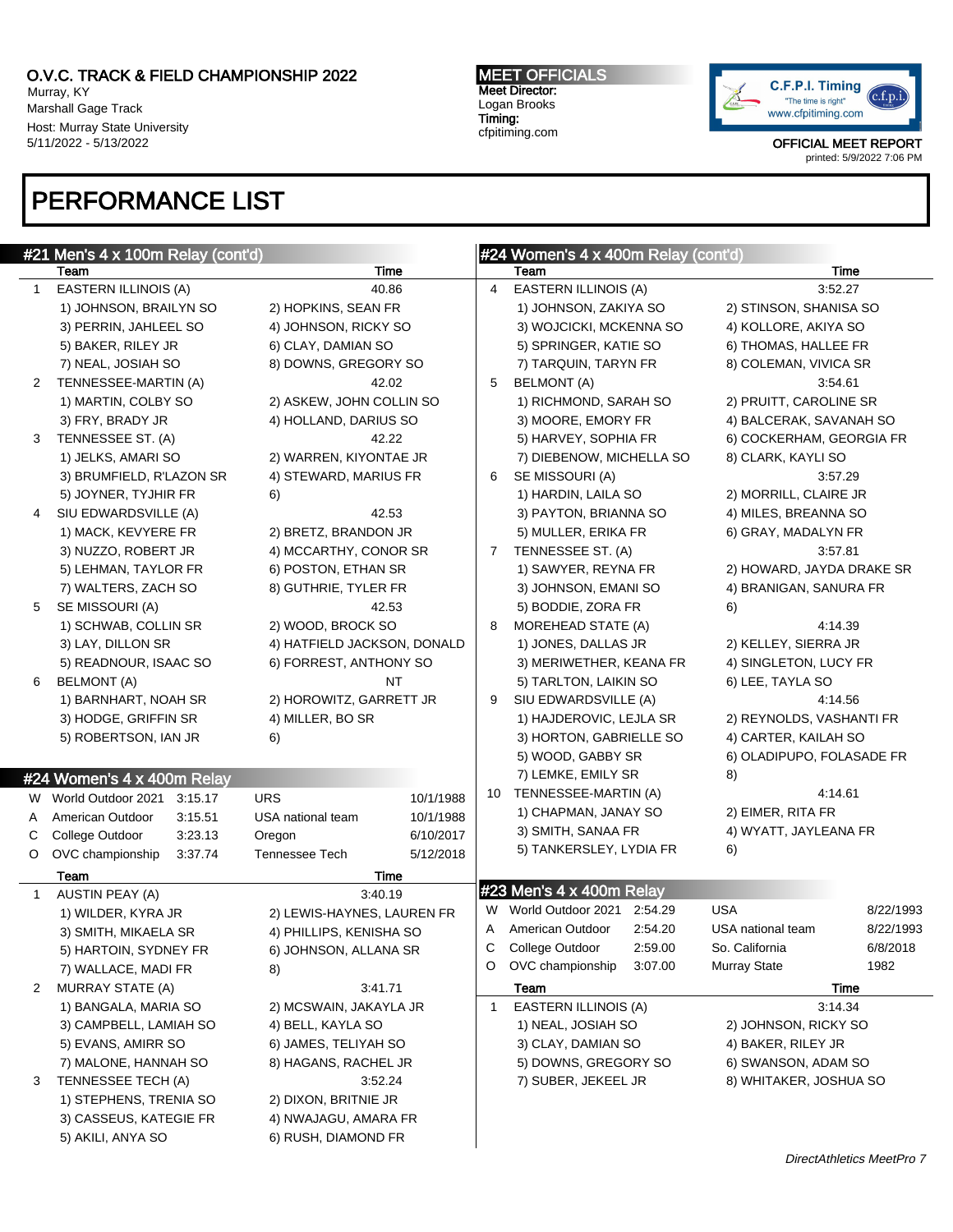Team Time 2 TENNESSEE ST. (A) 3:15.16

3 SE MISSOURI (A) 3:20.75

6 MOREHEAD STATE (A) 3:32.70 1) COOK, TOBY SO 2) GROGAN, WES SO 3) DUNAGAN, MICHAEL SO 4) DALE, LIAM SO

7 BELMONT (A) NT

5) EMBRY, KYLE SO 6) FORREST, JARRETT SO

1) BARNHART, NOAH SR 2) HOROWITZ, GARRETT JR 3) SHEPPARD, ELIJAH SR 4) ROBERTSON, IAN JR 5) MORROW, GAVIN FR 6) VANDERKOLK, KEVIN FR

1) THOMPSON, MICHAEL SR 2) BRUMFIELD, R'LAZON SR 3) JONES, MORGAN FR 4) BARGE, THADDEE FR 5) WARREN, KIYONTAE JR 6) JOYNER, TYJHIR FR

1) SCHWAB, COLLIN SR 2) GARRETT, TERRICO SO 3) PERKINS, AUSTIN SR 4) CRAWFORD, MARK FR 5) WOOD, BROCK SO 6) SPLITT, JUSTIN SO 4 SIU EDWARDSVILLE (A) 3:23.45 1) BRETZ, BRANDON JR 2) STONE, JOSEPH SR 3) MACK, KEVYERE FR 4) MCCARTHY, CONOR SR 5) NUZZO, ROBERT JR 6) LEHMAN, TAYLOR FR 7) GUTHRIE, TYLER FR 8) WALTERS, ZACH SO 5 TENNESSEE-MARTIN (A) 3:24.35 1) ASKEW, JOHN COLLIN SO 2) BROWN, ANDRE SO 3) CLUVER, MALUKE FR 4) FOOTE, HAWKEN SO

Murray, KY Marshall Gage Track Host: Murray State University 5/11/2022 - 5/13/2022

# PERFORMANCE LIST

7) STEWARD, MARIUS FR 8)

5) MARTIN, COLBY SO 6)

7) VOGELPOHL, JACOB SO 8)

#23 Men's 4 x 400m Relay (cont'd)

MEET OFFICIALS Meet Director: Logan Brooks Timing: cfpitiming.com

#26 Women's High Jump (cont'd)



OFFICIAL MEET REPORT printed: 5/9/2022 7:06 PM

|   | 15             | 206 WILLIAMS, SERENA                                                                 |       | SO SE MISSOURI             | <b>NM</b>         |  |
|---|----------------|--------------------------------------------------------------------------------------|-------|----------------------------|-------------------|--|
|   |                | #43 Men HJ jump off                                                                  |       |                            |                   |  |
|   |                | Jump Off                                                                             |       |                            |                   |  |
|   |                | W World Outdoor 2021                                                                 | 2.45m | Javier Sotomayor           | 7/27/1993         |  |
|   | A              | American Outdoor                                                                     | 2.40m | <b>Charles Austin</b>      | 8/7/1991          |  |
|   | C              | College Outdoor 2.38m                                                                |       | Hollis Conway              | 6/3/1989          |  |
|   | O              | OVC championship 2.30m                                                               |       | Kenny Glover               | 1982              |  |
|   |                | Name<br>#                                                                            |       | Yr Team                    | <b>Mark</b>       |  |
|   | $\mathbf{1}$   | 271 POSTON, ETHAN                                                                    |       | <b>SR SIU EDWARDSVILLE</b> | 2.14m             |  |
|   | 2              | 221 HATFIELD JACKSON,                                                                |       | SO SE MISSOURI             | 2.14m             |  |
|   | 3              | 216 DEGRAAF, SHEA                                                                    |       | SO SE MISSOURI             | 2.09m             |  |
|   | $\overline{4}$ | 127 ROWE, STEVEN                                                                     |       | JR EASTERN ILLINOIS        | 2.01 <sub>m</sub> |  |
|   | 5              | 56 GRIMM, NOAH                                                                       |       | SR BELMONT                 | 2.00m             |  |
|   | 6              | 109 CONROY, PORTER                                                                   |       | FR EASTERN ILLINOIS        | 1.98m             |  |
|   | $\overline{7}$ | 128 SKUTT, ELIJAH                                                                    |       | FR EASTERN ILLINOIS        | 1.96m             |  |
|   | 8              | 293 HORTON, JON'TERIO                                                                |       | SO TENNESSEE ST.           | 1.96m             |  |
|   | 9              | 349 HOLLAND, DARIUS                                                                  |       | SO TENNESSEE-MARTIN        | 1.85m             |  |
|   | 10             | 214 CLOUGH, MASON                                                                    |       | FR SE MISSOURI             | 1.85m             |  |
|   |                |                                                                                      |       |                            |                   |  |
|   |                | #28 Women's Pole Vault                                                               |       |                            |                   |  |
|   |                | Progression- 2.74, 2.89, 3.04, 3.19, 3.34, 3.49, 3.64, 3.74, 3.84, 3.94, 4.04, 4.14, |       |                            |                   |  |
|   |                | W World Outdoor 2021                                                                 | 5.06m | Yelena Isinbayeva          |                   |  |
|   | A              | American Outdoor                                                                     | 5.00m | Sandi Morris               | 9/9/2016          |  |
|   | C              | College Outdoor 4.73m                                                                |       | Olivia Gruver              | 3/29/2019         |  |
|   | O              | OVC championship 4.06m                                                               |       | Schouten, Karlijn          | 5/13/2021         |  |
| 7 |                | Name<br>#                                                                            |       | Yr Team                    | <b>Mark</b>       |  |
|   | 1              | 17 SCHOUTEN, KARLIJN                                                                 |       | SO AUSTIN PEAY             | 4.08m             |  |
| š | 2              | 169 MISUKONIS, BROOKE                                                                |       | <b>JR MURRAY STATE</b>     | 3.90m             |  |
|   | 3              | 29 FINKELDEY, TYRA                                                                   |       | <b>SR BELMONT</b>          | 3.88m             |  |

4 171 PAULY, JENNA SO MURRAY STATE 3.78m 5 25 CAREI, MAEVE SR BELMONT 3.70m 6 172 RILEY, SHANNON JR MURRAY STATE 3.63m 7 201 SCHUMER, KATIE JR SE MISSOURI 3.51m 8 203 SILVERLAKE, NICOLE FR SE MISSOURI 3.30m 9 49 VAN DER MERWE, NI FR BELMONT 3.20m 10 100 THOMAS, HALLEE FR EASTERN ILLINOIS 3.13m 11 31 FURYK, CALEIGH JR BELMONT 3.05m 12 162 KINDER, JESSICA JR MURRAY STATE 3.03m 13 188 GRIFFITHS, BAILY JR SE MISSOURI NM 14 199 PRESCOTT, SKYLAR FR SE MISSOURI NM

# Name Yr Team Mark 12 185 GAMRADT, ELLIE JR SE MISSOURI 1.55m 13 23 ALALADE, SADE JR BELMONT 1.55m 14 9 JOHNSON, ALLANA SR AUSTIN PEAY 1.55m

### #26 Women's High Jump Progression- 159 164 169 172 175 178 181

|    | 1.091000001110010010011211011010101 |                   |                            |             |  |
|----|-------------------------------------|-------------------|----------------------------|-------------|--|
| W  | World Outdoor 2021                  | 2.09m             | Stefka Kostadinova         | 8/30/1987   |  |
| A  | American Outdoor                    | 2.05 <sub>m</sub> | <b>Chaunte Lowe</b>        | 6/26/2010   |  |
| С  | College Outdoor                     | 1.99m             | Brigetta Barrett           | 5/11/2013   |  |
| O  | OVC championship                    | 1.84m             | Haleigh Knapp              | 2016        |  |
|    | #<br>Name                           |                   | Yr Team                    | <b>Mark</b> |  |
| 1  | 156 FLETCHER, MEGHAN                |                   | SO MURRAY STATE            | 1.73m       |  |
| 2  | 171 PAULY, JENNA                    |                   | SO MURRAY STATE            | 1.71m       |  |
| 3  | 42 MORLEY, JEANETTE                 |                   | <b>SR BELMONT</b>          | 1.71m       |  |
| 4  | 8 HILL-TATE, DENIA                  |                   | <b>SR AUSTIN PEAY</b>      | 1.70m       |  |
| 5  | 279 DARRETT, ALAYNA                 |                   | FR TENNESSEE ST.           | 1.65m       |  |
| 6  | 180 DUBIS, SOPHIE                   |                   | FR SE MISSOURI             | 1.65m       |  |
| 7  | 94 MYRICK, MADISON                  |                   | <b>SO EASTERN ILLINOIS</b> | 1.64m       |  |
| 8  | 316 MEDDERS, KENDALL                |                   | SO TENNESSEE TECH          | 1.60m       |  |
| 9  | 193 MCGINNITEY, KAITLY              |                   | SO SE MISSOURI             | 1.56m       |  |
| 10 | 44 PROUTY, MCKENNA                  |                   | FR BELMONT                 | 1.56m       |  |
| 11 | 166 MCCRACKEN, VICTO                |                   | FR MURRAY STATE            | 1.55m       |  |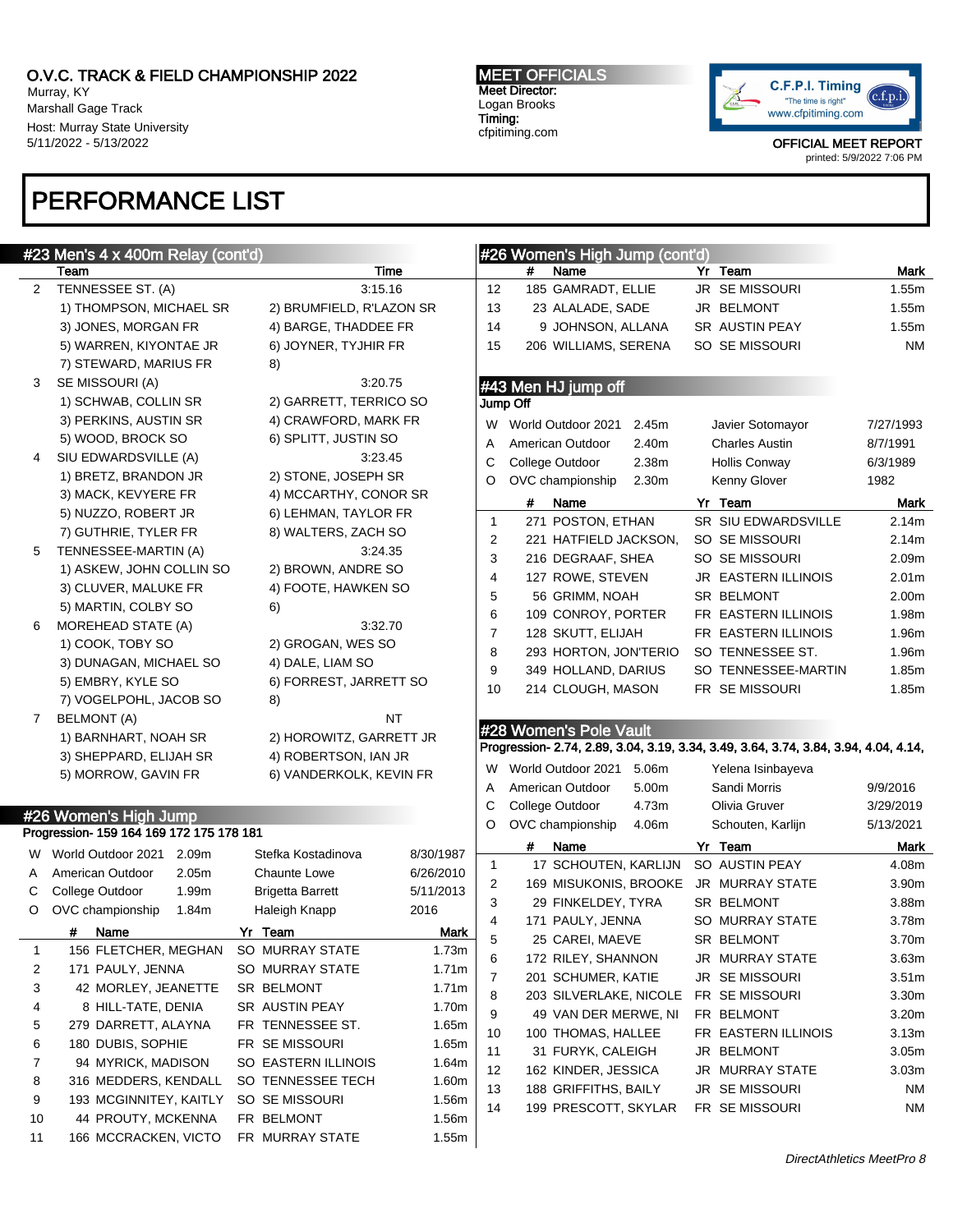Murray, KY Marshall Gage Track Host: Murray State University 5/11/2022 - 5/13/2022

### MEET OFFICIALS Meet Director: Logan Brooks Timing:

cfpitiming.com



OFFICIAL MEET REPORT

printed: 5/9/2022 7:06 PM

# PERFORMANCE LIST

| #27 Men's Pole Vault                                                                 |                        | #29 Men's Long Jump (cont'd) |                                                                         |                                         |        |                                                                                                                                                                                                                                                                                                             |                                                                                             |
|--------------------------------------------------------------------------------------|------------------------|------------------------------|-------------------------------------------------------------------------|-----------------------------------------|--------|-------------------------------------------------------------------------------------------------------------------------------------------------------------------------------------------------------------------------------------------------------------------------------------------------------------|---------------------------------------------------------------------------------------------|
| Progression- 3.76, 3.91, 4.06, 4.21, 4.36, 4.51, 4.61, 4.71, 4.81, 4.91, 5.01, 5.11, |                        |                              | W                                                                       | World Outdoor 2021                      | 8.95m  | <b>Mike Powell</b>                                                                                                                                                                                                                                                                                          | 8/30/1991                                                                                   |
| World Outdoor 2021<br>6.15m                                                          | <b>Mondo Duplantis</b> | 9/17/2020                    | Α                                                                       | American Outdoor                        | 8.95m  | Mike Powell                                                                                                                                                                                                                                                                                                 | 8/30/1991                                                                                   |
| American Outdoor<br>6.04m                                                            | <b>Brad Walker</b>     |                              | $\mathsf C$                                                             | College Outdoor                         | 8.74m  | <b>Erick Walder</b>                                                                                                                                                                                                                                                                                         | 4/2/1994                                                                                    |
| College Outdoor<br>6.00m                                                             | <b>Mondo Duplantis</b> | 5/11/2019                    | O                                                                       | OVC championship                        | 8.14m  | <b>Tommy Haynes</b>                                                                                                                                                                                                                                                                                         | 1974                                                                                        |
| OVC championship<br>5.23m                                                            | Mick Viken             | 2013                         |                                                                         | #<br>Name                               |        | Yr Team                                                                                                                                                                                                                                                                                                     | <b>Mark</b>                                                                                 |
| Name<br>#                                                                            | Yr Team                | <b>Mark</b>                  | $\mathbf{1}$                                                            |                                         |        |                                                                                                                                                                                                                                                                                                             | 7.85m                                                                                       |
| 232 SOUTH, NICK                                                                      | SR SE MISSOURI         | 4.85m                        | 2                                                                       |                                         |        | SO EASTERN ILLINOIS                                                                                                                                                                                                                                                                                         | 7.75m                                                                                       |
| 216 DEGRAAF, SHEA                                                                    | SO SE MISSOURI         | 4.85m                        | 3                                                                       |                                         |        | SO SE MISSOURI                                                                                                                                                                                                                                                                                              | 7.59m                                                                                       |
| 68 PERRY, KNOX                                                                       | SR BELMONT             | 4.70m                        | 4                                                                       |                                         |        | SO TENNESSEE-MARTIN                                                                                                                                                                                                                                                                                         | 7.45m                                                                                       |
| 105 BOYD, JAMES                                                                      | FR EASTERN ILLINOIS    | 4.52m                        | 5                                                                       |                                         |        | SO EASTERN ILLINOIS                                                                                                                                                                                                                                                                                         | 7.07m                                                                                       |
| 54 DINSBEER, AIDAN                                                                   | <b>SO BELMONT</b>      | 4.50m                        | 6                                                                       |                                         |        | FR EASTERN ILLINOIS                                                                                                                                                                                                                                                                                         | 7.03m                                                                                       |
| 229 RINEHART, JACK                                                                   | JR SE MISSOURI         | 4.33m                        | $\overline{7}$                                                          |                                         |        | SO BELMONT                                                                                                                                                                                                                                                                                                  | 7.03m                                                                                       |
| 228 READNOUR, ISAAC                                                                  | SO SE MISSOURI         | 4.25m                        | 8                                                                       |                                         |        | <b>SR SE MISSOURI</b>                                                                                                                                                                                                                                                                                       | 6.93m                                                                                       |
| 53 COLLINS, TREY                                                                     | SO BELMONT             | 4.10m                        | 9                                                                       |                                         |        | SO TENNESSEE ST.                                                                                                                                                                                                                                                                                            | 6.89m                                                                                       |
|                                                                                      |                        |                              | 10                                                                      |                                         |        | SO SE MISSOURI                                                                                                                                                                                                                                                                                              | 6.74m                                                                                       |
|                                                                                      |                        |                              | 11                                                                      |                                         |        | SO EASTERN ILLINOIS                                                                                                                                                                                                                                                                                         | 6.66m                                                                                       |
|                                                                                      |                        |                              | 12                                                                      |                                         |        | SO SE MISSOURI                                                                                                                                                                                                                                                                                              | 6.52m                                                                                       |
| World Outdoor 2021 7.52m                                                             | Galina Chistyakova     | 6/11/1988                    |                                                                         |                                         |        |                                                                                                                                                                                                                                                                                                             |                                                                                             |
| 7.49m<br>American Outdoor                                                            | Jackie Joyner-Kersee   | 5/22/1994                    |                                                                         |                                         |        |                                                                                                                                                                                                                                                                                                             |                                                                                             |
| College Outdoor<br>7.14m                                                             | <b>Tara Davis</b>      | 3/25/2021                    |                                                                         |                                         |        |                                                                                                                                                                                                                                                                                                             |                                                                                             |
| OVC championship<br>6.38m                                                            | <b>Clairwin Dameus</b> | 2016                         | W                                                                       | World Outdoor 2021                      |        | <b>Inessa Kravets</b>                                                                                                                                                                                                                                                                                       | 8/10/1995                                                                                   |
|                                                                                      |                        |                              |                                                                         |                                         |        |                                                                                                                                                                                                                                                                                                             |                                                                                             |
| #<br>Name                                                                            | Yr Team                | <b>Mark</b>                  | Α                                                                       | American Outdoor                        | 14.84m | <b>Tori Franklin</b>                                                                                                                                                                                                                                                                                        | 5/12/2018                                                                                   |
| 158 HAGANS, RACHEL                                                                   | JR MURRAY STATE        | 6.59m                        | C                                                                       | College Outdoor                         | 14.71m | Keturah Orji                                                                                                                                                                                                                                                                                                | 8/14/2016                                                                                   |
| 171 PAULY, JENNA                                                                     | SO MURRAY STATE        | 5.67m                        | O                                                                       | OVC championship                        | 13.52m | Amber Hughes                                                                                                                                                                                                                                                                                                | 5/13/2017                                                                                   |
| 175 VOLLET, ANNA                                                                     | JR MURRAY STATE        | 5.61m                        |                                                                         | #<br>Name                               |        | Yr Team                                                                                                                                                                                                                                                                                                     | Mark                                                                                        |
| 156 FLETCHER, MEGHAN                                                                 | <b>SO MURRAY STATE</b> | 5.58m                        | $\mathbf{1}$                                                            | 206 WILLIAMS, SERENA                    |        | SO SE MISSOURI                                                                                                                                                                                                                                                                                              | 12.31m                                                                                      |
| 198 POTTER, CIARA                                                                    | SO SE MISSOURI         | 5.54m                        | $\overline{2}$                                                          | 282 HOUSWORTH, ELAIN                    |        | SO TENNESSEE ST.                                                                                                                                                                                                                                                                                            | 11.99m                                                                                      |
| 284 JOHNSON, EMANI                                                                   | SO TENNESSEE ST.       | 5.48m                        | 3                                                                       | 38 LOUDERBACK, MORG                     |        | <b>SR BELMONT</b>                                                                                                                                                                                                                                                                                           | 11.97m                                                                                      |
| 206 WILLIAMS, SERENA                                                                 | SO SE MISSOURI         | 5.47m                        | 4                                                                       | 14 MCCLELLAND, CAMA                     |        | SO AUSTIN PEAY                                                                                                                                                                                                                                                                                              | 11.97m                                                                                      |
| 38 LOUDERBACK, MORG                                                                  | SR BELMONT             | 5.42m                        | 5                                                                       | 310 CURBEAM, JALENA                     |        | JR TENNESSEE TECH                                                                                                                                                                                                                                                                                           | 11.84m                                                                                      |
| 247 KRONE, DAKOTA                                                                    | SO SIU EDWARDSVILLE    | 5.40m                        | 6                                                                       | 164 MARSHALL, JORDAN                    |        | FR MURRAY STATE                                                                                                                                                                                                                                                                                             | 11.69m                                                                                      |
| 193 MCGINNITEY, KAITLY                                                               | SO SE MISSOURI         | 5.40m                        | $\overline{7}$                                                          | 157 GESLER, ELERI                       |        | JR MURRAY STATE                                                                                                                                                                                                                                                                                             | 11.68m                                                                                      |
| 246 KENNEDY, ISABELLE                                                                | SR SIU EDWARDSVILLE    | 5.33m                        | 8                                                                       | 99 TARQUIN, TARYN                       |        | FR EASTERN ILLINOIS                                                                                                                                                                                                                                                                                         | 11.59m                                                                                      |
| 305 ALLEN, SAMARIA                                                                   | SO TENNESSEE TECH      | 5.32m                        | 9                                                                       | 247 KRONE, DAKOTA                       |        | SO SIU EDWARDSVILLE                                                                                                                                                                                                                                                                                         | 11.35m                                                                                      |
| 14 MCCLELLAND, CAMA                                                                  | SO AUSTIN PEAY         | 5.26m                        | 10                                                                      | 279 DARRETT, ALAYNA                     |        | FR TENNESSEE ST.                                                                                                                                                                                                                                                                                            | 11.30m                                                                                      |
| 101 VOGT, HOLLY                                                                      | SO EASTERN ILLINOIS    | 5.23m                        | 11                                                                      | 83 GRUSZKA, SUSAN                       |        | SO EASTERN ILLINOIS                                                                                                                                                                                                                                                                                         | 10.84m                                                                                      |
| 99 TARQUIN, TARYN                                                                    | FR EASTERN ILLINOIS    | 5.21m                        | 12                                                                      | 170 OWENS, JAZMYN                       |        | FR MURRAY STATE                                                                                                                                                                                                                                                                                             | 10.81m                                                                                      |
| 83 GRUSZKA, SUSAN                                                                    | SO EASTERN ILLINOIS    | 5.17m                        | 13                                                                      | 313 JOSEPH, JADAE                       |        | SO TENNESSEE TECH                                                                                                                                                                                                                                                                                           | 10.80m                                                                                      |
| 11 KELLEY, JESSICA                                                                   | SR AUSTIN PEAY         | 5.01m                        | 14                                                                      | 165 MASON, KEYANDRA                     |        | <b>SO MURRAY STATE</b>                                                                                                                                                                                                                                                                                      | NM                                                                                          |
| 282 HOUSWORTH, ELAIN                                                                 | SO TENNESSEE ST.       | <b>NM</b><br><b>NM</b>       | 15<br>16                                                                | 198 POTTER, CIARA<br>11 KELLEY, JESSICA |        | SO SE MISSOURI                                                                                                                                                                                                                                                                                              | <b>NM</b>                                                                                   |
| W.                                                                                   | #30 Women's Long Jump  |                              | All receive 3 attempts, top 9 + ties advance for 3 additional attempts. |                                         |        | 291 BRUMFIELD, R'LAZON<br>114 HUNT, RAMSEY<br>221 HATFIELD JACKSON,<br>349 HOLLAND, DARIUS<br>110 DOWNS, GREGORY<br>113 HOPKINS, SEAN<br>53 COLLINS, TREY<br>225 MATHUTHU, VICTOR<br>301 VERGE, KEANDRIC<br>228 READNOUR, ISAAC<br>122 NEAL, JOSIAH<br>236 WOOD, BROCK<br>#32 Women's Triple Jump<br>15.50m | SR TENNESSEE ST.<br>All receive 3 attempts, top 9 + ties advance for 3 additional attempts. |

#31 Men's Triple Jump

All receive 3 attempts, top 9 + ties advance for 3 additional attempts.

#29 Men's Long Jump

All receive 3 attempts, top 9 + ties advance for 3 additional attempts.

DirectAthletics MeetPro 9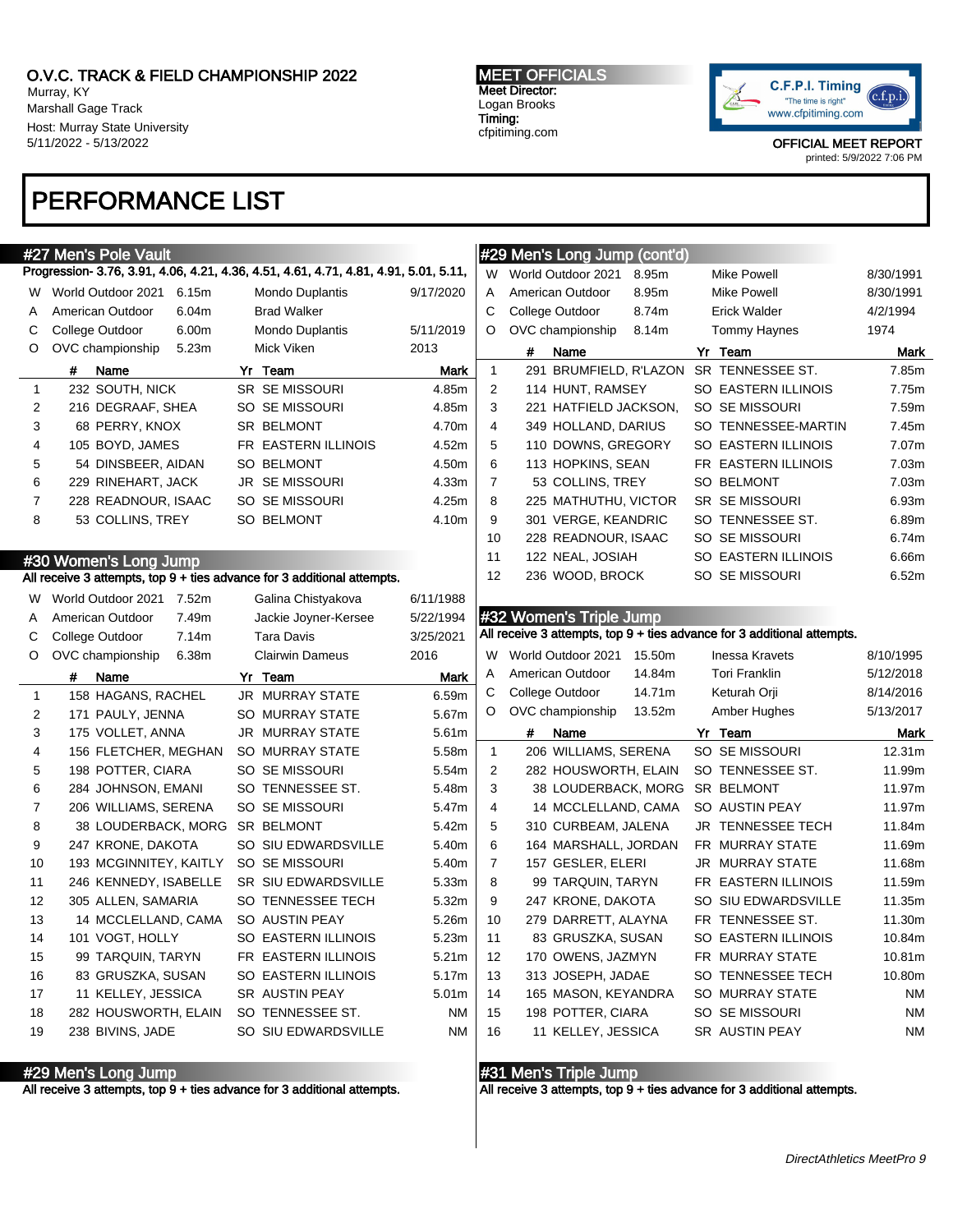Murray, KY Marshall Gage Track Host: Murray State University 5/11/2022 - 5/13/2022

# PERFORMANCE LIST

MEET OFFICIALS Meet Director: Logan Brooks Timing:

cfpitiming.com



OFFICIAL MEET REPORT

printed: 5/9/2022 7:06 PM

|                | #31 Men's Triple Jump (cont'd)                                                                |                            |             |                | #33 Men's Shot Put (cont'd)                                             |                                          |             |
|----------------|-----------------------------------------------------------------------------------------------|----------------------------|-------------|----------------|-------------------------------------------------------------------------|------------------------------------------|-------------|
| W              | World Outdoor 2021<br>18.29m                                                                  | Jonathan Edwards           | 8/7/1995    | W              | World Outdoor 2021<br>23.12m                                            | <b>Randy Barnes</b>                      | 5/20/1990   |
| A              | American Outdoor<br>18.21m                                                                    | <b>Christian Taylor</b>    | 8/27/2015   | Α              | American Outdoor<br>23.13m                                              | <b>Randy Barnes</b>                      | 5/20/1990   |
| С              | College Outdoor<br>17.57m                                                                     | Keith Connor               | 6/5/1982    | С              | College Outdoor<br>22.00m                                               | John Godina                              | 6/3/1995    |
| O              | OVC championship<br>16.47m                                                                    | John DoDoo                 | 1979        | O              | OVC championship<br>19.57m                                              | <b>Jesse Stuart</b>                      | 1974        |
|                | #<br>Name                                                                                     | Yr Team                    | <b>Mark</b> |                | Name<br>#                                                               | Yr Team                                  | <b>Mark</b> |
| $\mathbf{1}$   | 291 BRUMFIELD, R'LAZON                                                                        | SR TENNESSEE ST.           | 16.65m      | $\mathbf{1}$   | 209 BLOMQUIST, LOGAN                                                    | <b>SR SE MISSOURI</b>                    | 18.11m      |
| 2              | 301 VERGE, KEANDRIC                                                                           | SO TENNESSEE ST.           | 14.93m      | 2              | 235 SWADLEY, MARSHAL                                                    | FR SE MISSOURI                           | 17.06m      |
| 3              | 221 HATFIELD JACKSON,                                                                         | SO SE MISSOURI             | 14.62m      | 3              | 123 OLYSAV, BRADLEY                                                     | SO EASTERN ILLINOIS                      | 16.65m      |
| 4              | 349 HOLLAND, DARIUS                                                                           | SO TENNESSEE-MARTIN        | 14.34m      | 4              | 213 CLARK, DYLAN                                                        | JR SE MISSOURI                           | 16.13m      |
| 5              | 113 HOPKINS, SEAN                                                                             | FR EASTERN ILLINOIS        | 14.14m      | 5              | 74 WIDENER, CAL                                                         | SR BELMONT                               | 16.04m      |
| 6              | 225 MATHUTHU, VICTOR                                                                          | SR SE MISSOURI             | 13.71m      | 6              | 62 KAZIMOV, RIDVAN                                                      | SO BELMONT                               | 16.03m      |
| 7              | 293 HORTON, JON'TERIO                                                                         | SO TENNESSEE ST.           | 13.68m      | $\overline{7}$ | 111 GLADIEUX, MATTHEW SO EASTERN ILLINOIS                               |                                          | 15.92m      |
| 8              | 110 DOWNS, GREGORY                                                                            | SO EASTERN ILLINOIS        | 13.10m      | 8              | 207 ALEWELT, CLAY                                                       | SO SE MISSOURI                           | 15.82m      |
| 9              | 214 CLOUGH, MASON                                                                             | FR SE MISSOURI             | 12.81m      | 9              | 55 GRANT, JACKSON                                                       | FR BELMONT                               | 15.04m      |
| 10             | 114 HUNT, RAMSEY                                                                              | SO EASTERN ILLINOIS        | <b>NM</b>   | 10             | 131 SWISTAK, SEBASTIAN SO EASTERN ILLINOIS                              |                                          | 14.64m      |
| 11             | 228 READNOUR, ISAAC                                                                           | SO SE MISSOURI             | <b>NM</b>   | 11             | 260 CARD, DANIEL                                                        | SR SIU EDWARDSVILLE                      | 14.39m      |
|                |                                                                                               |                            |             | 12             | 61 JOSEPH, ROBERT                                                       | FR BELMONT                               | 14.30m      |
|                | #34 Women's Shot Put                                                                          |                            |             | 13             | 264 HATTEN, LUKE                                                        | FR SIU EDWARDSVILLE                      | 13.84m      |
|                | All receive 3 attempts, top 9 + ties advance for 3 additional attempts.                       |                            |             | 14             | 106 BRAUNECKER, BO                                                      | SO EASTERN ILLINOIS                      | 13.33m      |
| W.             | World Outdoor 2021<br>22.63m                                                                  | Natalya Lisovskaya         | 6/7/1987    | 15             | 261 DEGRACIA, JOEL                                                      | FR SIU EDWARDSVILLE                      | 11.60m      |
| A              | American Outdoor<br>20.63m                                                                    | <b>Michelle Carter</b>     | 8/12/2016   |                |                                                                         |                                          |             |
|                |                                                                                               |                            |             |                |                                                                         |                                          |             |
| С              | College Outdoor<br>19.35m                                                                     | <b>Raven Saunders</b>      | 8/12/2016   |                | #36 Women's Discus                                                      |                                          |             |
| O              | OVC championship<br>15.74m                                                                    | Kandace Arnold             | 2010        |                | All receive 3 attempts, top 9 + ties advance for 3 additional attempts. |                                          |             |
|                | #<br>Name                                                                                     | Yr Team                    | Mark        | W              | World Outdoor 2021<br>76.80m                                            | Gabriele Reinsch                         | 7/9/1988    |
| $\mathbf{1}$   | 48 STUCKER, REBEKAH                                                                           | SO BELMONT                 | 15.26m      | Α              | American Outdoor<br>69.17m                                              | Gia Lewis- Smallwood                     | 8/30/2014   |
| $\overline{c}$ | 190 HUMPHREYS, NICOLE SR SE MISSOURI                                                          |                            | 14.65m      | С              | College Outdoor<br>67.48m                                               | Meg Ritchie                              | 4/26/1981   |
| 3              | 15 MCDANIEL, KORI                                                                             | SR AUSTIN PEAY             | 14.10m      | O              | OVC championship<br>52.22m                                              | <b>Tonia Pratt</b>                       | 2015        |
| 4              | 90 KOCH, MARIE                                                                                | <b>SR EASTERN ILLINOIS</b> | 13.07m      |                | #<br>Name                                                               | Yr Team                                  | Mark        |
| 5              | 179 DEIMEKE, MEGAN                                                                            | <b>JR SE MISSOURI</b>      | 12.97m      | $\mathbf{1}$   | 48 STUCKER, REBEKAH                                                     | SO BELMONT                               | 49.27m      |
| 6              | 43 MOYER, OLIVIA                                                                              | <b>SO BELMONT</b>          | 12.87m      | 2              | 90 KOCH, MARIE                                                          | <b>SR EASTERN ILLINOIS</b>               | 47.03m      |
| $\overline{7}$ | 280 DECUIR, MALEAH                                                                            | JR TENNESSEE ST.           | 12.67m      | 3              | 190 HUMPHREYS, NICOLE SR SE MISSOURI                                    |                                          | 46.76m      |
| 8              | 19 VERSEMAN, JACKLYN                                                                          | SR AUSTIN PEAY             | 12.66m      | 4              | 205 WILLIAMS, MAKENZIE SO SE MISSOURI                                   |                                          | 46.57m      |
| 9              | 250 MONTENEGRO, STEP                                                                          | SO SIU EDWARDSVILLE        | 12.59m      | 5              | 15 MCDANIEL, KORI                                                       | SR AUSTIN PEAY                           | 46.39m      |
| 10             | 40 MATTSSON, JESSICA                                                                          | SR BELMONT                 | 12.40m      | 6              | 43 MOYER, OLIVIA                                                        | SO BELMONT                               | 42.64m      |
| 11             | 256 TABRON, JAMIE                                                                             | JR SIU EDWARDSVILLE        | 12.33m      | 7              | 19 VERSEMAN, JACKLYN SR AUSTIN PEAY                                     |                                          | 42.20m      |
| 12             | 84 GRZESKOWIAK, JENN SO EASTERN ILLINOIS                                                      |                            | 11.91m      | 8              | 80 COX, GRACIE                                                          | FR EASTERN ILLINOIS                      | 40.57m      |
| 13             | 205 WILLIAMS, MAKENZIE SO SE MISSOURI                                                         |                            | 11.81m      | 9              |                                                                         | 84 GRZESKOWIAK, JENN SO EASTERN ILLINOIS | 40.52m      |
| 14             | 96 SHAVER, CLAYRE                                                                             | SO EASTERN ILLINOIS        | 11.64m      | 10             | 36 KOCH, AVERY                                                          | FR BELMONT                               | 39.94m      |
| 15             | 87 IVERSON, TAYLOR                                                                            | SO EASTERN ILLINOIS        | 11.44m      | 11             | 96 SHAVER, CLAYRE                                                       | SO EASTERN ILLINOIS                      | 39.31m      |
| 16             | 249 MEEKS, JAMIRAH                                                                            | SO SIU EDWARDSVILLE        | 10.32m      | 12             | 179 DEIMEKE, MEGAN                                                      | JR SE MISSOURI                           | 38.91m      |
|                |                                                                                               |                            |             | 13             | 250 MONTENEGRO, STEP                                                    | SO SIU EDWARDSVILLE                      | 37.84m      |
|                | #33 Men's Shot Put<br>All receive 3 attempts, top 9 + ties advance for 3 additional attempts. |                            |             | 14             | 242 GOEBEL, HAYLEY                                                      | SR SIU EDWARDSVILLE                      | 35.61m      |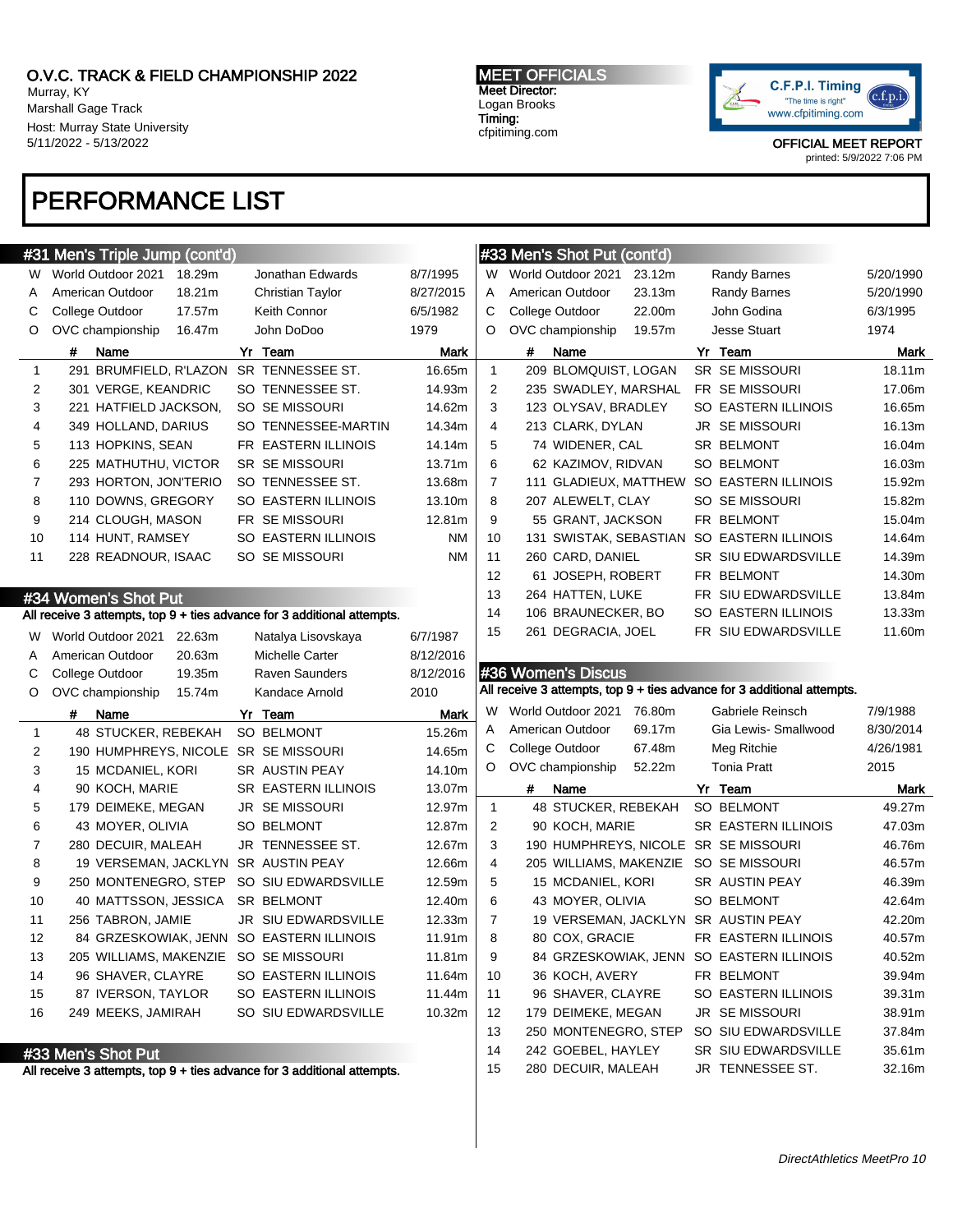Murray, KY Marshall Gage Track Host: Murray State University 5/11/2022 - 5/13/2022

### MEET OFFICIALS Meet Director: Logan Brooks Timing:

cfpitiming.com



OFFICIAL MEET REPORT printed: 5/9/2022 7:06 PM

# PERFORMANCE LIST

|              | #35 Men's Discus                                                        |                            |           |                | #37 Men's Hammer                    |                                                                         |           |
|--------------|-------------------------------------------------------------------------|----------------------------|-----------|----------------|-------------------------------------|-------------------------------------------------------------------------|-----------|
|              | All receive 3 attempts, top 9 + ties advance for 3 additional attempts. |                            |           |                |                                     | All receive 3 attempts, top 9 + ties advance for 3 additional attempts. |           |
| W            | World Outdoor 2021<br>74.08m                                            | Jurgen Schult              | 6/6/1986  | W              | World Outdoor 2021<br>86.74m        | <b>Yuriy Sedykh</b>                                                     | 8/30/1986 |
| A            | American Outdoor<br>72.34m                                              | <b>Ben Plucknett</b>       | 7/7/1981  | Α              | American Outdoor<br>82.52m          | Lance Deal                                                              | 9/7/1996  |
| С            | College Outdoor<br>68.16m                                               | Julian Wruck               | 6/1/2013  | C              | College Outdoor<br>81.94m           | <b>Balazs Kiss</b>                                                      | 5/19/1995 |
| O            | OVC championship<br>54.61m                                              | <b>Chuck Eneix</b>         | 1973      | O              | OVC championship<br>63.59m          | Clark, Dylan                                                            | 5/13/2021 |
|              | #<br>Name                                                               | Yr Team                    | Mark      |                | #<br>Name                           | Yr Team                                                                 | Mark      |
| $\mathbf 1$  | 209 BLOMQUIST, LOGAN                                                    | <b>SR SE MISSOURI</b>      | 54.98m    | $\mathbf{1}$   | 209 BLOMQUIST, LOGAN                | SR SE MISSOURI                                                          | 73.18m    |
| 2            | 213 CLARK, DYLAN                                                        | <b>JR SE MISSOURI</b>      | 52.72m    | 2              | 213 CLARK, DYLAN                    | JR SE MISSOURI                                                          | 61.14m    |
| 3            | 207 ALEWELT, CLAY                                                       | SO SE MISSOURI             | 52.52m    | 3              | 207 ALEWELT, CLAY                   | SO SE MISSOURI                                                          | 57.75m    |
| 4            | 111 GLADIEUX, MATTHEW                                                   | SO EASTERN ILLINOIS        | 51.08m    | 4              | 235 SWADLEY, MARSHAL                | FR SE MISSOURI                                                          | 57.57m    |
| 5            | 106 BRAUNECKER, BO                                                      | <b>SO EASTERN ILLINOIS</b> | 48.82m    | 5              | 62 KAZIMOV, RIDVAN                  | <b>SO BELMONT</b>                                                       | 57.24m    |
| 6            | 131 SWISTAK, SEBASTIAN                                                  | SO EASTERN ILLINOIS        | 48.05m    | 6              | 123 OLYSAV, BRADLEY                 | SO EASTERN ILLINOIS                                                     | 56.33m    |
| 7            | 123 OLYSAV, BRADLEY                                                     | SO EASTERN ILLINOIS        | 47.43m    | $\overline{7}$ | 74 WIDENER, CAL                     | SR BELMONT                                                              | 55.02m    |
| 8            | 55 GRANT, JACKSON                                                       | FR BELMONT                 | 45.88m    | 8              | 106 BRAUNECKER, BO                  | SO EASTERN ILLINOIS                                                     | 53.35m    |
| 9            | 235 SWADLEY, MARSHAL                                                    | FR SE MISSOURI             | 44.36m    | 9              | 260 CARD, DANIEL                    | SR SIU EDWARDSVILLE                                                     | 48.93m    |
| 10           | 62 KAZIMOV, RIDVAN                                                      | SO BELMONT                 | 42.92m    | 10             | 261 DEGRACIA, JOEL                  | FR SIU EDWARDSVILLE                                                     | 47.42m    |
| 11           | 260 CARD, DANIEL                                                        | SR SIU EDWARDSVILLE        | 42.82m    | 11             |                                     | 111 GLADIEUX, MATTHEW SO EASTERN ILLINOIS                               | 46.82m    |
| 12           | 264 HATTEN, LUKE                                                        | FR SIU EDWARDSVILLE        | 40.60m    | 12             | 61 JOSEPH, ROBERT                   | FR BELMONT                                                              | 45.71m    |
| 13           | 61 JOSEPH, ROBERT                                                       | FR BELMONT                 | 40.33m    | 13             |                                     | 131 SWISTAK, SEBASTIAN SO EASTERN ILLINOIS                              | 42.63m    |
|              |                                                                         |                            |           | 14             | 264 HATTEN, LUKE                    | FR SIU EDWARDSVILLE                                                     | 39.72m    |
|              | #38 Women's Hammer                                                      |                            |           |                |                                     |                                                                         |           |
|              | All receive 3 attempts, top 9 + ties advance for 3 additional attempts. |                            |           |                | #40 Women's Javelin                 |                                                                         |           |
|              | World Outdoor 2021                                                      | Anita Wodarczyk            | 8/28/2016 |                |                                     | All receive 3 attempts, top 9 + ties advance for 3 additional attempts. |           |
| W            | 82.98m                                                                  | DeAnna Price               |           |                | World Outdoor 2021<br>72.28m        |                                                                         |           |
| A            | American Outdoor<br>78.60m                                              |                            | 4/9/2021  | W              |                                     | Barbora Spotakova                                                       | 9/13/2008 |
| С            | College Outdoor<br>74.53m                                               | Maggie Ewen                | 4/6/2018  | Α              | American Outdoor<br>66.67m          | Kara Winger                                                             | 6/25/2010 |
| O            | OVC championship<br>60.96m                                              | Elizabeth Hampl            | 2014      | С              | College Outdoor<br>62.19m<br>46.28m | Maggie Malone                                                           | 6/9/2016  |
|              | #<br>Name                                                               | Yr Team                    | Mark      | O              | OVC championship                    | Samantha Espiricueta                                                    | 2010      |
| $\mathbf{1}$ | 40 MATTSSON, JESSICA                                                    | SR BELMONT                 | 62.07m    |                | #<br>Name                           | Yr Team                                                                 | Mark      |
| 2            | 190 HUMPHREYS, NICOLE SR SE MISSOURI                                    |                            | 60.01m    | $\mathbf{1}$   | 183 FLIEG, MARYSA                   | FR SE MISSOURI                                                          | 49.18m    |
| 3            | 48 STUCKER, REBEKAH                                                     | <b>SO BELMONT</b>          | 53.97m    | 2              | 192 KIGHT, JADEN                    | SO SE MISSOURI                                                          | 44.93m    |
| 4            | 205 WILLIAMS, MAKENZIE                                                  | SO SE MISSOURI             | 53.66m    | 3              | 46 QUINN, MADDIE                    | JR BELMONT                                                              | 44.68m    |
| 5            | 179 DEIMEKE, MEGAN                                                      | <b>JR SE MISSOURI</b>      | 52.47m    | 4              | 168 MELOCHE, ALEXIS                 | FR MURRAY STATE                                                         | 41.58m    |
| 6            | 237 BARANSKA, DOMINIK                                                   | JR SIU EDWARDSVILLE        | 50.72m    | 5              | 95 SCADUTO, DANIELLE                | SO EASTERN ILLINOIS                                                     | 41.56m    |
| 7            | 84 GRZESKOWIAK, JENN                                                    | SO EASTERN ILLINOIS        | 48.74m    | 6              | 202 SEXTON, EMMA                    | SR SE MISSOURI                                                          | 41.25m    |
| 8            | 96 SHAVER, CLAYRE                                                       | SO EASTERN ILLINOIS        | 48.39m    | 7              | 92 LENDY, CAROLINE                  | FR EASTERN ILLINOIS                                                     | 38.72m    |
| 9            | 87 IVERSON, TAYLOR                                                      | SO EASTERN ILLINOIS        | 46.89m    | 8              | 39 MANISCALCO, GRACE SR BELMONT     |                                                                         | 38.63m    |
| 10           | 15 MCDANIEL, KORI                                                       | SR AUSTIN PEAY             | 46.12m    | 9              | 33 GUNDERSON, ALLISO JR BELMONT     |                                                                         | 35.39m    |
| 11           | 80 COX, GRACIE                                                          | FR EASTERN ILLINOIS        | 43.64m    | 10             | 38 LOUDERBACK, MORG SR BELMONT      |                                                                         | 32.34m    |
| 12           | 250 MONTENEGRO, STEP                                                    | SO SIU EDWARDSVILLE        | 43.61m    | 11             | 249 MEEKS, JAMIRAH                  | SO SIU EDWARDSVILLE                                                     | 30.52m    |
| 13           | 242 GOEBEL, HAYLEY                                                      | SR SIU EDWARDSVILLE        | 43.35m    |                |                                     |                                                                         |           |
| 14           | 280 DECUIR, MALEAH                                                      | JR TENNESSEE ST.           | 41.64m    |                | #39 Men's Javelin                   |                                                                         |           |
| 15           | 19 VERSEMAN, JACKLYN                                                    | SR AUSTIN PEAY             | 41.26m    |                |                                     | All receive 3 attempts, top 9 + ties advance for 3 additional attempts. |           |
| 16           | 256 TABRON, JAMIE                                                       | JR SIU EDWARDSVILLE        | 41.16m    |                | W World Outdoor 2021<br>98.48m      | Jan Zelezny                                                             | 5/25/1996 |
| 17           | 289 SNOW, ADRIANA                                                       | SO TENNESSEE ST.           | 39.27m    | Α              | American Outdoor<br>91.29m          | <b>Breaux Greer</b>                                                     |           |
|              |                                                                         |                            |           | С              | 89.10m<br>College Outdoor           | Patrik Boden                                                            | 3/24/1990 |
|              |                                                                         |                            |           | O              | OVC championship<br>75.84m          | Ron White                                                               | 2002      |
|              |                                                                         |                            |           |                |                                     |                                                                         |           |